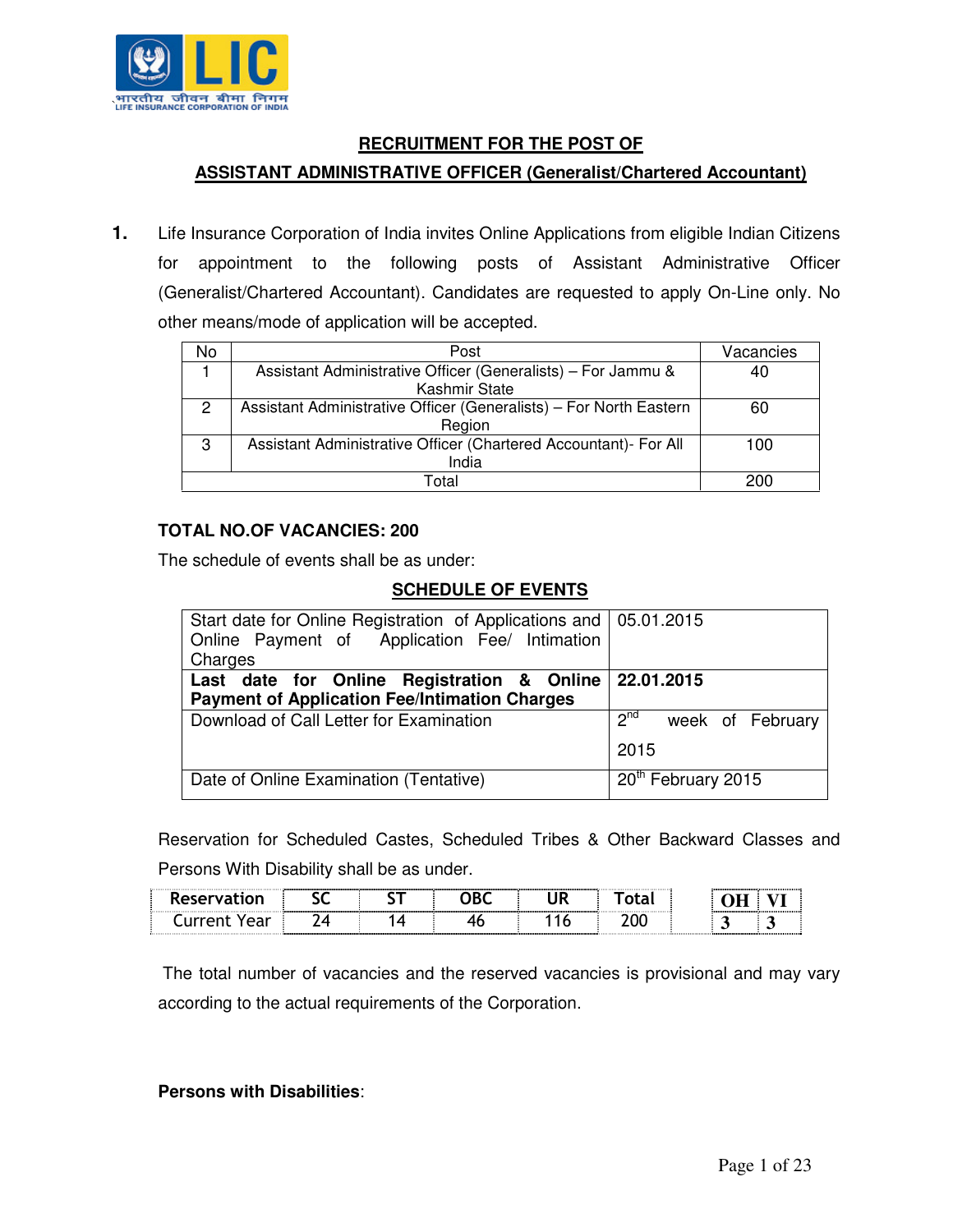

- (i) Only the Orthopaedically Handicapped (OH) and Visually Impaired (VI) Candidates are eligible to apply.
- (ii) Under the Orthopaedically Handicapped, a person having a minimum of 40% impairment with disability of one hand or one leg provided independent mobility is not affected are eligible to apply.
- (iii) Locomotor Disability or Cerebral Palsy would be covered under Orthopaedically Handicapped.
- (iv) Locomotor Disability means disability of bones, joints or muscles leading to substantial restriction of the movement of the limbs or any form of cerebral palsy. Cerebral Palsy means a group of non-progressive conditions characterized by abnormal motor control posture resulting from brain insult or injuries occurring in the pre-natal, peri-natal or infant period of development.
- (v) Candidates with Visual Impairment falling under Category I Impairment (40-74%) only are eligible to apply.
- (vi) Reservation for Persons with Disabilities shall be on horizontal basis. Selected candidates will be placed in the appropriate category

#### (vii) **Use of Scribe** :

The visually impaired candidates and candidates whose writing speed is affected by Cerebral Palsy can use their own scribe at their cost during the On-line examination. In all such cases where a scribe is used, the following rules will apply:

- a. The candidate will have to arrange for his/her own scribe at his/her own cost.
- b. The scribe for the candidate for AAO (CA) should be from an academic stream different from that stipulated for the post of AAO (CA). For AAO (Gen), the scribe may be from any stream.
- c. Both, the candidate as well as scribe will have to give a suitable undertaking confirming that the scribe fulfils all the stipulated eligibility criteria for a scribe mentioned above. Further in case it later transpires that he/she did not fulfill any laid down eligibility criteria or suppressed material facts the candidature of the applicant will stand cancelled, irrespective of the result of the examination.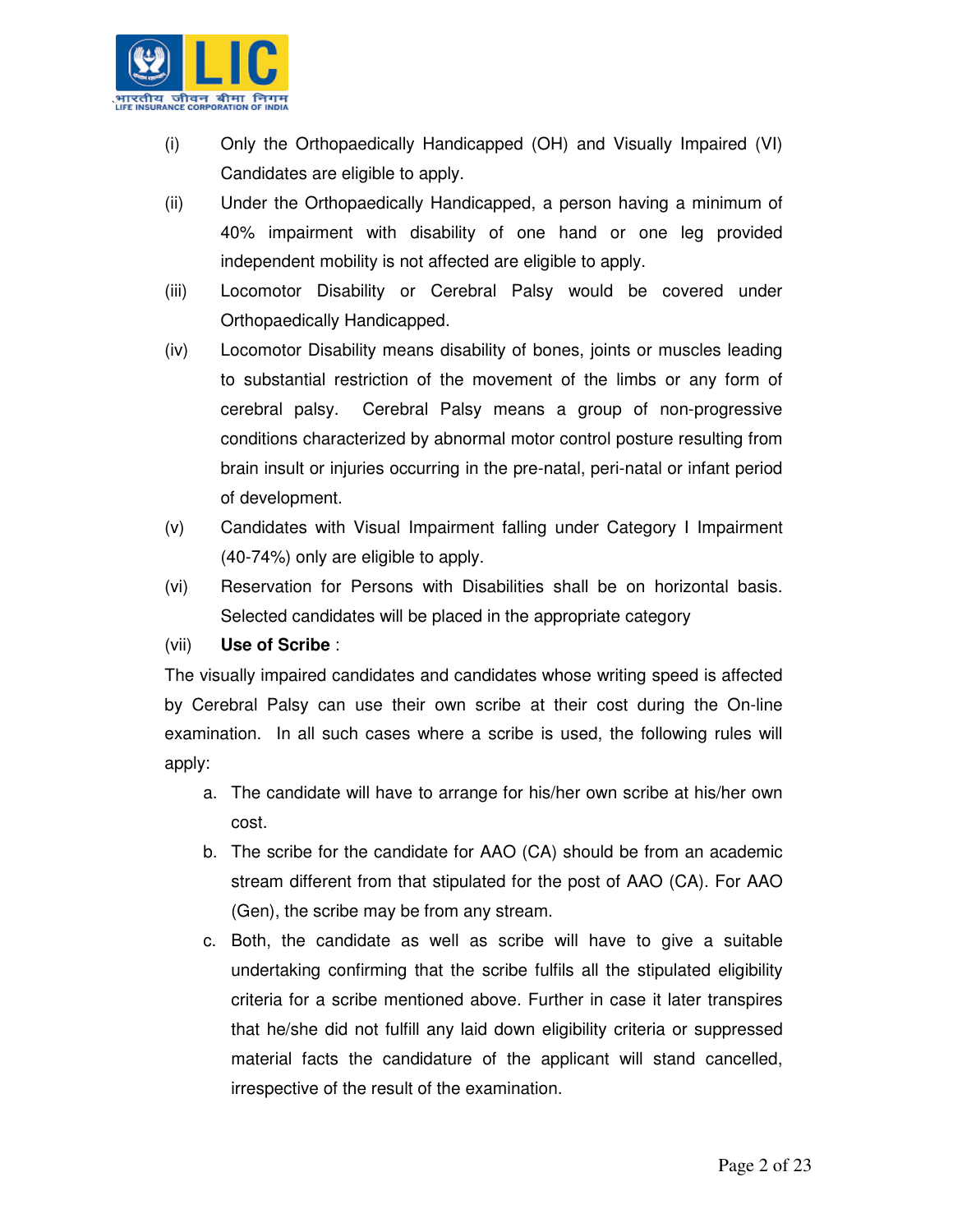

- d. Such candidate who uses a scribe shall be eligible for compensatory time of 20 minutes for every hour of the examination. Visually Impaired candidates who do not use scribe will also be eligible for compensatory time of 20 minutes for every hour of examination.
- e. The same scribe cannot be used by more than one candidate. In addition the scribe arranged by the candidate should not be a candidate for the examination. If violation of the above is detected at any stage of the process, candidature of both the candidate and the scribe will be cancelled. Candidates eligible for and who wish to use the services of a scribe in the examination should invariably carefully indicate the same in the online application form. Any subsequent request may not be favourably entertained

Guidelines for candidates

(i) with locomotor disability and cerebral palsy candidates.

A compensatory time of twenty minutes per hour shall be permitted for the candidates with locomotor disability and cerebral palsy where dominant (writing) extremity is affected to the extent of slowing the performance of function (minimum of 40% impairment).

(ii) Visually Impaired candidates

• Visually Impaired candidates (who suffer from not less than 40% of disability) may opt to view the contents of the test in magnified font and all such candidates will be eligible for compensatory time of 20 minutes for every hour of examination.

• The facility of viewing the contents of the test in magnifying font will not be available to Visually Impaired candidates who use the services of a Scribe for the examination.

These guidelines are subject to change in terms of GOI guidelines/ clarifications, if any, from time to time

**2. Eligibility Conditions as on 1st January, 2015 shall be as under** :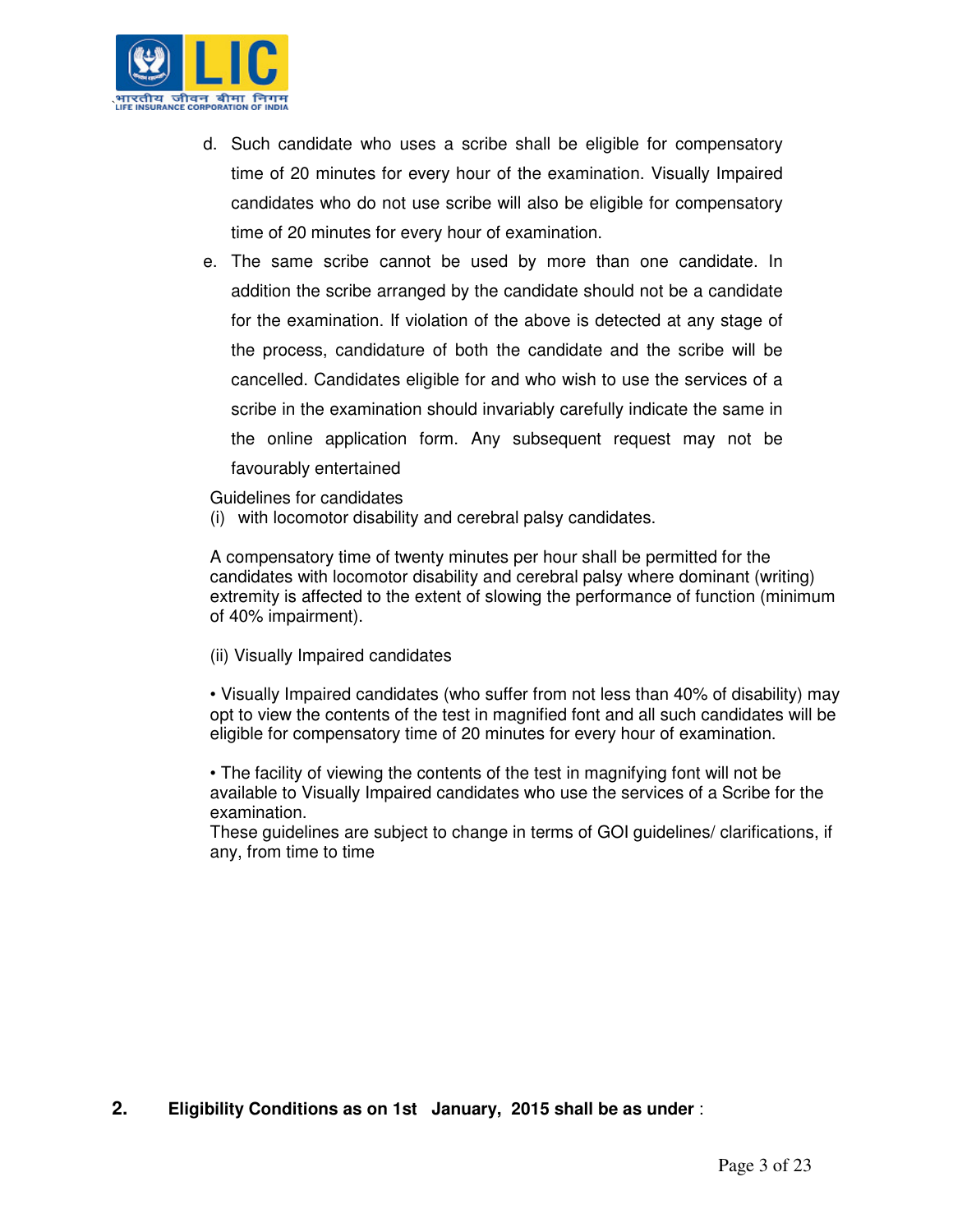

|               |                                                                    |                         | Minimum Age shall be 21 years (completed) as on 1st January,                                                                                                                                                                                          |  |  |
|---------------|--------------------------------------------------------------------|-------------------------|-------------------------------------------------------------------------------------------------------------------------------------------------------------------------------------------------------------------------------------------------------|--|--|
|               | 2015. Maximum age shall not be more than 30 years (candidates      |                         |                                                                                                                                                                                                                                                       |  |  |
|               | must have been born not earlier than 02/01/1985 and not later than |                         |                                                                                                                                                                                                                                                       |  |  |
|               | 01/01/1994 both days inclusive only are eligible)                  |                         |                                                                                                                                                                                                                                                       |  |  |
|               | employees shall be as under :                                      |                         | Relaxations in upper age limit for Scheduled Caste (SC)/Scheduled<br>Tribe(ST)/Other Backward Community(OBC)/ Emergency<br>Commissioned Officers (ECO) /Short Service Commissioned<br>Officers (SSCO) /Persons with Disabilities (PWD) /Confirmed LIC |  |  |
|               | SC/ST                                                              |                         | <b>5 YEARS</b>                                                                                                                                                                                                                                        |  |  |
| Age           | <b>OBC</b>                                                         |                         | 3 Years                                                                                                                                                                                                                                               |  |  |
|               | PWD(Gen)                                                           |                         | 10 YEARS                                                                                                                                                                                                                                              |  |  |
|               | PWD(SC/ST)                                                         |                         | <b>15 YEARS</b>                                                                                                                                                                                                                                       |  |  |
|               | PWD(OBC)                                                           |                         | <b>13 YEARS</b>                                                                                                                                                                                                                                       |  |  |
|               | ECO/SSCO (GEN)                                                     |                         | 5 YEARS                                                                                                                                                                                                                                               |  |  |
|               | ECO/SSCO (SC/ST)                                                   |                         | <b>10 YEARS</b>                                                                                                                                                                                                                                       |  |  |
|               | ECO/SSCO (OBC)                                                     |                         | 8 YEARS                                                                                                                                                                                                                                               |  |  |
|               | Confirmed LIC employees                                            |                         | Further Relaxation of 5 YEARS                                                                                                                                                                                                                         |  |  |
|               | <b>AAO</b>                                                         |                         | Bachelor/Master's Degree from a recognized Indian                                                                                                                                                                                                     |  |  |
| Educational   | (Generalist)                                                       | University/ Institution |                                                                                                                                                                                                                                                       |  |  |
| Qualification | AAO (Chartered                                                     |                         | An Associate Member of the Institute of Chartered                                                                                                                                                                                                     |  |  |
|               | Accountant)                                                        | Accountants of India    |                                                                                                                                                                                                                                                       |  |  |

**Candidates can apply for only one post. Multiple applications will be summarily rejected.** 

## **3. Emoluments and Benefits:**

Basic pay of Rs. 17240 /- per month in the scale of Rs. 17240- 840(14) –29000– 910(4) – 32640 (**Under Revision**) and other admissible allowances as per rules. Total emoluments at the minimum of the scale inclusive of House Rent Allowance & City Compensatory Allowance wherever admissible depending upon the classification of the city will be approximately Rs 38,512/- per month in 'A' Class city. Other benefits are Defined Contributory Pension, Special Allowance for passing Actuarial Examination, Gratuity, LTC, Medical Benefit, Group Personal Accident Insurance, Group Insurance , Vehicle Loan (2-wheeler/4 wheeler) as per rules.

Candidates selected for the post of Assistant Administrative Officer (Chartered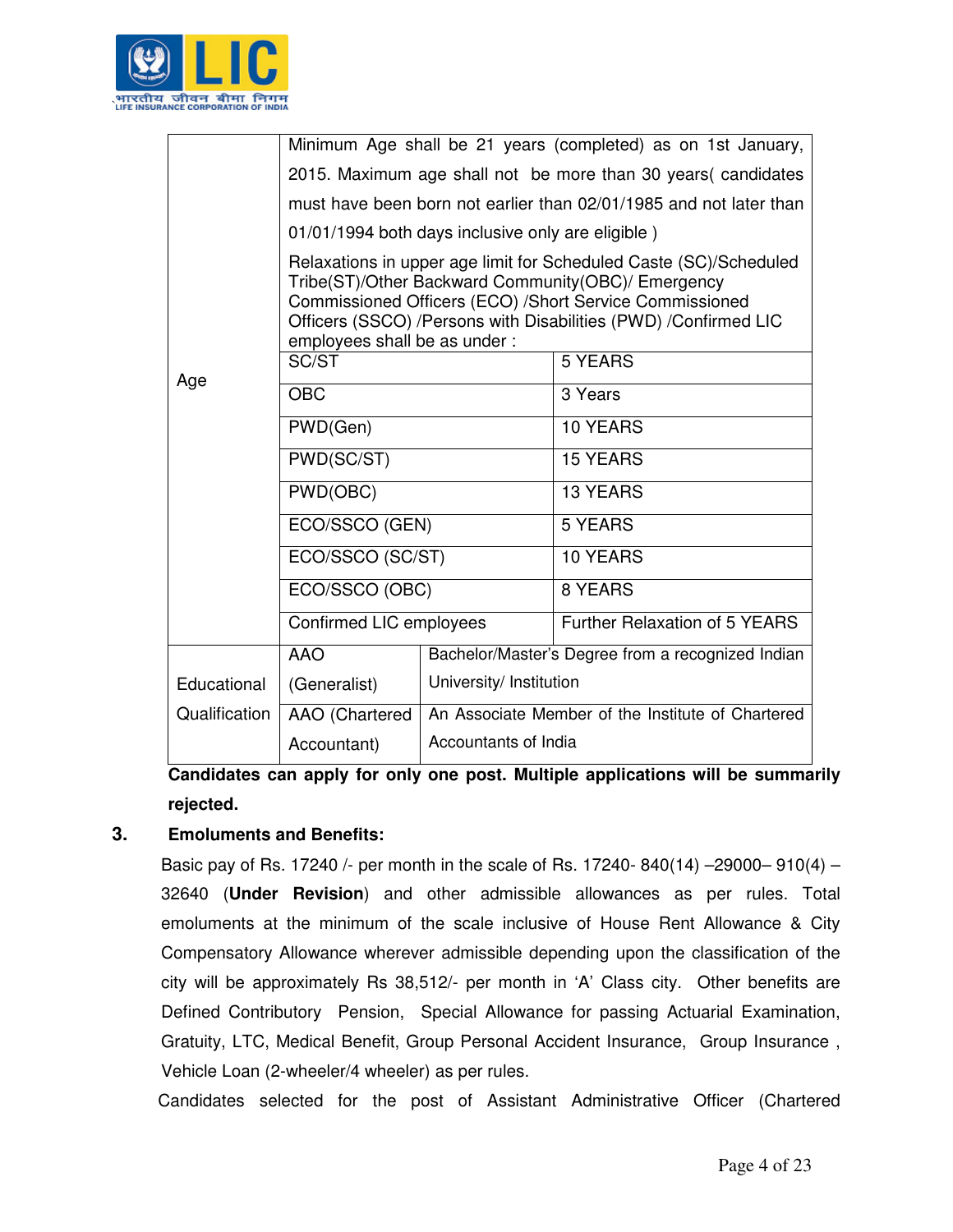

Accountant) with two years' post qualification work experience on the date of eligibility shall be eligible for two advance increments:

#### **4. Service Conditions:**

Service Conditions are as applicable in the Corporation from time to time. The advertised posts are regular and selected candidates, on appointment, are liable to be posted or subsequently transferred anywhere in India. **The candidates selected for North Eastern Region and Jammu & Kashmir State will be posted in that region only.** The minimum **stay in the Region for newly appointed candidate will be 5 years.** No request for transfer from the region will be considered before the completion of 5 years. However the Corporation has the authority to post or transfer the candidates anywhere in India. North Eastern Region comprises of the states Arunachal Pradesh, Assam, Manipur, Meghalaya, Mizoram, Nagaland, Sikkim and Tripura

#### **5. Probation:**

One year, extendable up to 2 years.

#### **6. Guarantee Bond:**

Before joining as a Probationer, candidates will be required to give an undertaking to serve the Corporation for a minimum period of four years from the date of joining (including probationary period) failing which, he/she or his /her heirs, executors, administrators will be liable to pay liquidated damages of  $\overline{2}200,000/-$ only (Rupees Two Lakhs only) The candidate will have to submit Deed of Indemnity at his cost, duly stamped, the stamp value of which will be as applicable to the State in which the deed is executed by the candidate.

#### **7. Application Fees /Intimation Charges(Non-refundable):**

Candidates will have to make the payment of Application Fees/Intimation Charges through the On-Line Mode as under:

| For                      | SC/ST/ | PWD   Intimation Charges of Rs. 50/- plus Transaction                           |
|--------------------------|--------|---------------------------------------------------------------------------------|
| Candidates               |        | Charges                                                                         |
| For all Other Candidates |        | Application Fee-cum-Intimation Charges of Rs.<br>500/- plus Transaction Charges |

For detailed instructions on method of payment please refer "How to Apply".

#### **8. Selection Procedure :**

Selection will be made on the basis of performance in the **on-line test** followed by a **personal interview** of short listed candidates and subsequent Pre-Recruitment Medical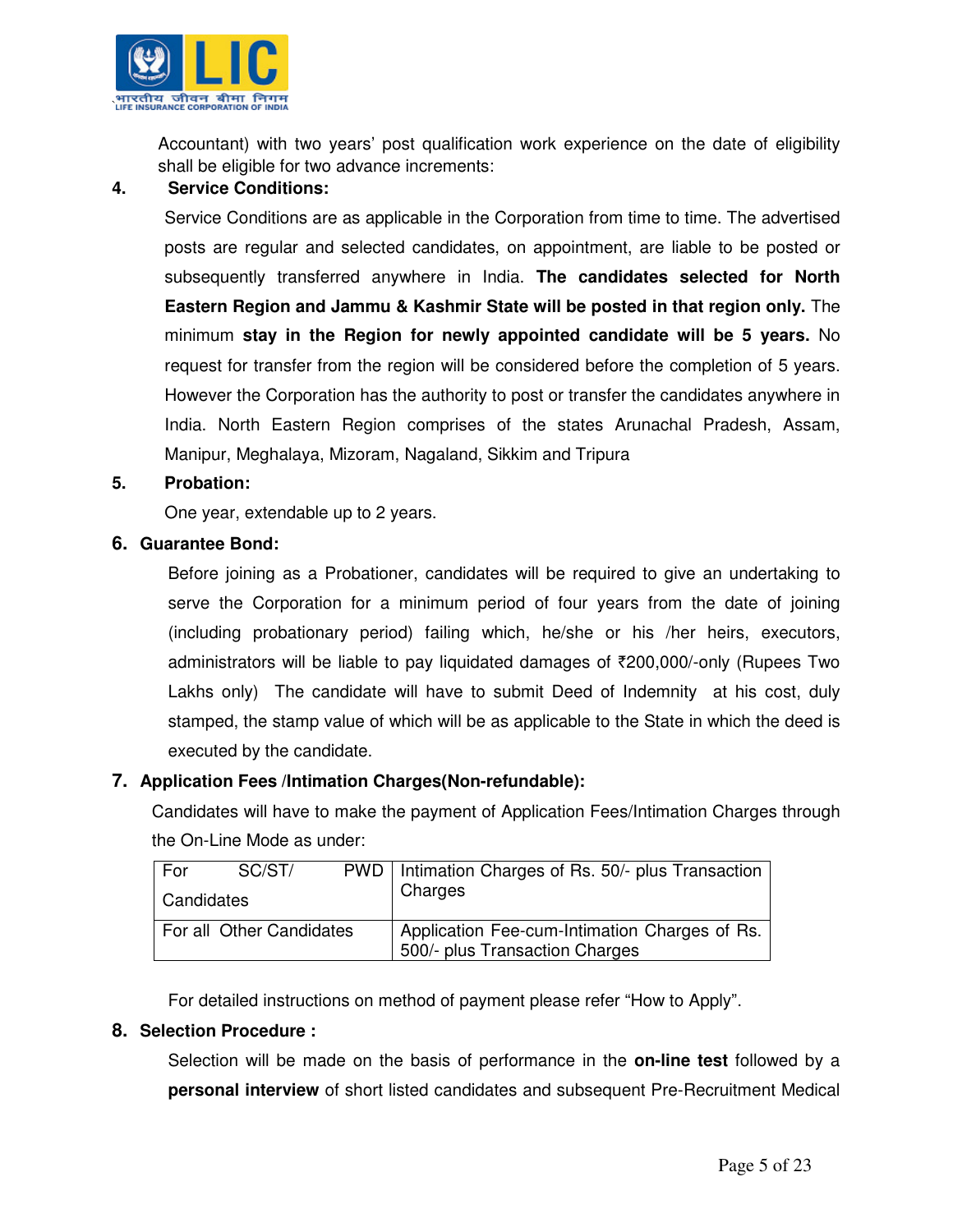

Examination.

The examination will be conducted online in venues given in the respective call letters. No request for change of centre/venue/date/session for Examination shall be entertained.

LIC, however, reserves the right to cancel any of the Examination Centres and/ or add some other Centres, at its discretion, depending upon the response, administrative feasibility, etc.

LIC also reserves the right to allot the candidate to any centre other than the one he/she has opted for.

Candidate will appear for the examination at an Examination Centre at his/her own risks and expenses and LIC will not be responsible for any injury or losses etc. of any nature. Candidate should select only one centre and indicate the name of the centre in the application form. Choice of centre once exercised by the candidate will be final.

If sufficient number of candidates does not opt for a particular centre for "Online" examination, LIC reserves the right to allot any other adjunct centre to those candidates OR if the number of candidates is more than the capacity available for online exam for a centre, LIC reserves the right to allot any other centre to the candidate..

Candidates will be informed accordingly in case of any change in the date /centre/venue of examination by e-mail and SMS.

## **On-line Test:**

On-line test will be of objective type, multiple choices of 120 minutes (2 hrs) duration comprising of the following:

|                | st for AAO (Generalist)                                                                           |                                  |              |
|----------------|---------------------------------------------------------------------------------------------------|----------------------------------|--------------|
| Section        | Questions                                                                                         | <b>Number</b><br>οf<br>Questions | <b>Marks</b> |
|                | Reasoning Ability                                                                                 | 30                               | 90           |
| $\overline{c}$ | <b>Quantitative Aptitude</b>                                                                      | 30                               | 90           |
| 3              | General Knowledge, Current<br>Affairs                                                             | 30                               | 60           |
| 4              | <b>Computer Knowledge</b>                                                                         | 30                               | 60           |
| 5              | with<br>English Language<br>Special emphasis<br>on<br>Grammar, Vocabulary<br>and<br>Comprehension | 40                               |              |
|                | Total                                                                                             | 160                              | 300          |

# **Online Test**

## **Online Test for AAO (Chartered Accountant):**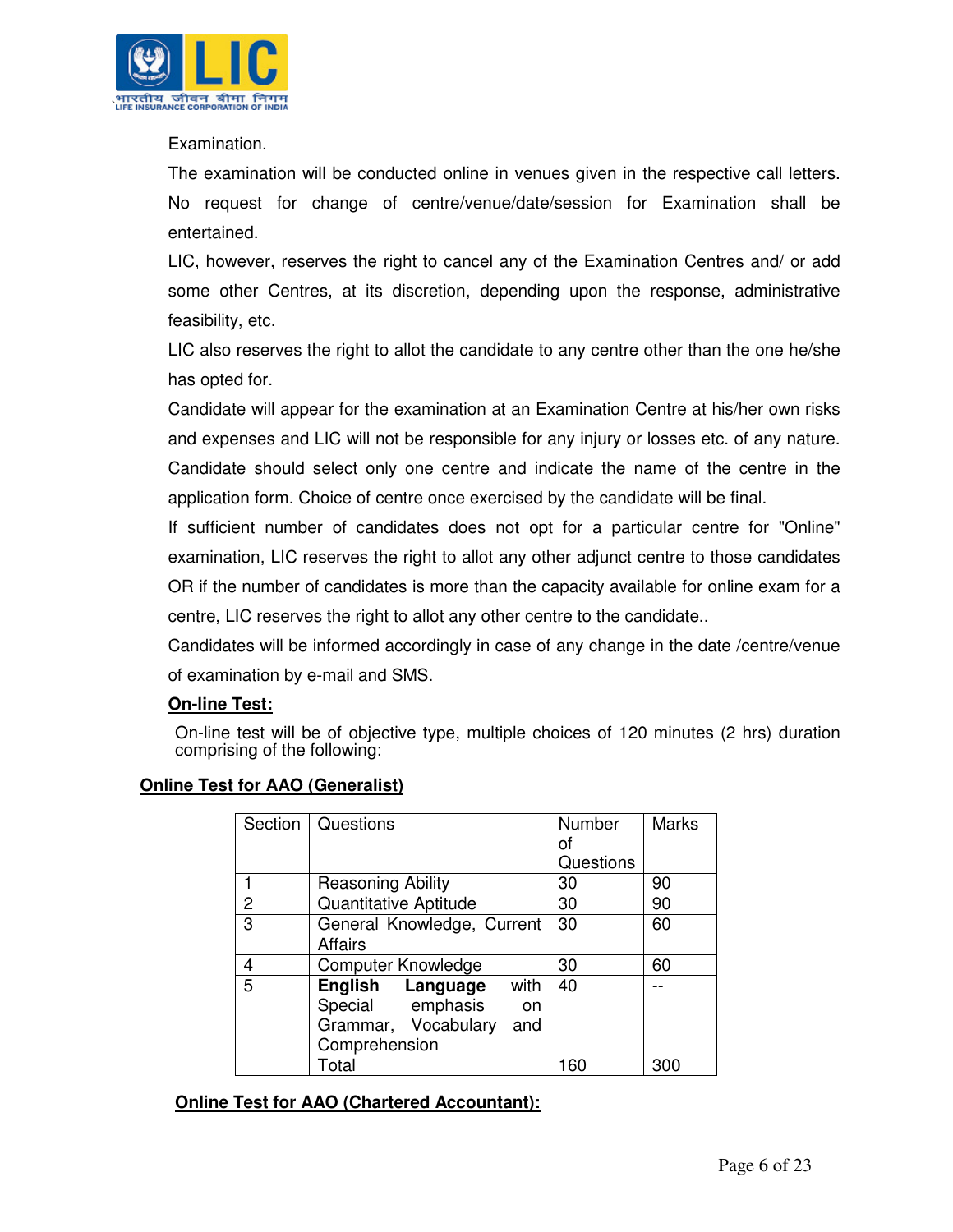

|                | Section   Questions          | <b>Number</b> | <b>Marks</b> |
|----------------|------------------------------|---------------|--------------|
|                |                              | Ωf            |              |
|                |                              | Questions     |              |
|                | Reasoning Ability            | 30            | 90           |
| $\overline{2}$ | <b>Quantitative Aptitude</b> | 30            | 90           |
| 3              | General Knowledge, Current   | 30            | 60           |
|                | <b>Affairs</b>               |               |              |
| 4              | Professional Knowledge       | 30            | 60           |
| 5              | with<br>English Language     | 40            |              |
|                | Special emphasis<br>on       |               |              |
|                | Grammar, Vocabulary<br>and   |               |              |
|                | Comprehension                |               |              |
|                | Total                        | 160           | 300          |

#### Penalty for Wrong Answers

There will be a penalty for wrong answers marked in the Objective Tests. For each question for which a wrong answer has been given by the candidate, one fourth (1/4) of the marks assigned to that question will be deducted as penalty to arrive at corrected score. If a question is left blank, i.e. no answer is marked by the candidate; there will be no penalty for that question. The marks obtained by the candidate in each Section and in the aggregate shall be arrived at after deduction of the marks for wrong answers.

Candidate **MUST** pass in **each Section** separately and should also obtain minimum marks in the aggregate to qualify for the interview. The responses (answers) of individual candidates with other candidates would be analyzed to detect patterns of similarity of right and wrong answers. If in the analytical procedure adopted in this regard, it is inferred/concluded that the responses have been shared and scores obtained are not genuine/valid, the Corporation reserves the right to cancel the candidature of the concerned candidate and the result of such candidates (disqualified) will be withheld.

**The minimum marks to be obtained in each Section and in the aggregate shall be decided by LIC of India. English Language test is of qualifying nature and the marks in English Language will not be counted for ranking.** The decision of the Corporation in this regard shall be final and binding on the candidates. No correspondence will be entertained in this regard.

The corrected scores obtained by each of the candidates in different sessions (if held) will be normalized using equi -percentile equating method.

Appearing in the online examination or mere pass in the online examination shall not vest any right in a candidate to be called for Personal Interview.

#### **Pre-exam training for SC/ST candidates:**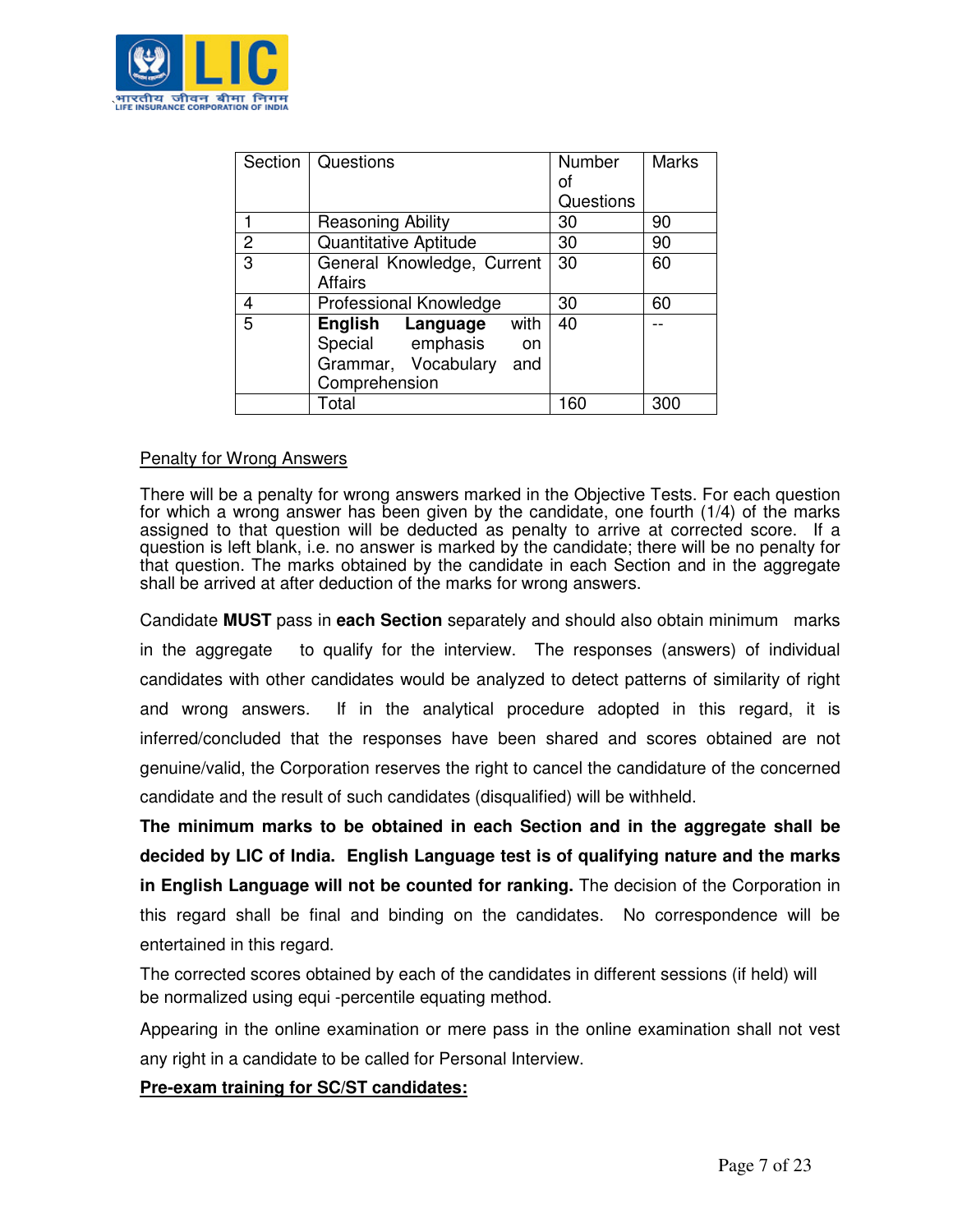

SC/ST candidates who wish to avail the benefit of pre examination training may register their name and other details with the Divisional Office of LIC of India convenient to them. The Divisional Office will inform the registered candidates, the date and venue of the training. Such candidates would have to attend the training at their own cost on the appointed dates and at the venue advised to them. Candidates are required to refer to the website under the tab "Careers" for details of the Divisional Offices of the Corporation

#### **Interview**

- I. Commensurate to the number of vacancies, the Corporation reserves the right to fix the minimum eligibility standards in order to restrict the candidates to be called for interview and also fix the minimum qualifying marks to qualify in the interview. Candidates who do not obtain the minimum qualifying marks as decided at a later stage shall be excluded from further selection process The decision of the Corporation in this regard shall be final and binding on the candidates and no correspondence will be entertained in this regard.
- **II.** The number of candidates to be called for interview will be about three times the number of vacancies to be filled in subject to availability of successful candidates in the online test and will be purely as per their ranking in their respective category. **Candidates will have to obtain the minimum qualifying marks in the interview as will be decided by the Corporation.**
- III. Outstation candidates called for interview shall be entitled for re-imbursement of Second Class Ordinary to and fro Railway/Bus Fare by the shortest route from the place of residence to the place of interview to be restricted to the fare by Railway Second Class Sleeper including the Reservation charges.
- IV. In case of similar marks of two or more candidates, the merit order of such group of candidates shall be as per the aggregate marks in online test and interview and further as per their additional post graduation qualification (i.e. the person with higher educational qualification will be placed higher in the merit order) and in case of further similarity in educational qualification merit order will be decided on the basis of age, (i.e. senior in age will be placed higher in merit order). Corporation will not be bound to take all the candidates with similar mark. It will only take candidates as per vacancy notified.
- V. There will be no contingency/waiting list, for candidates not declared successful in the main list.

#### **Pre-Recruitment Medical Examination:**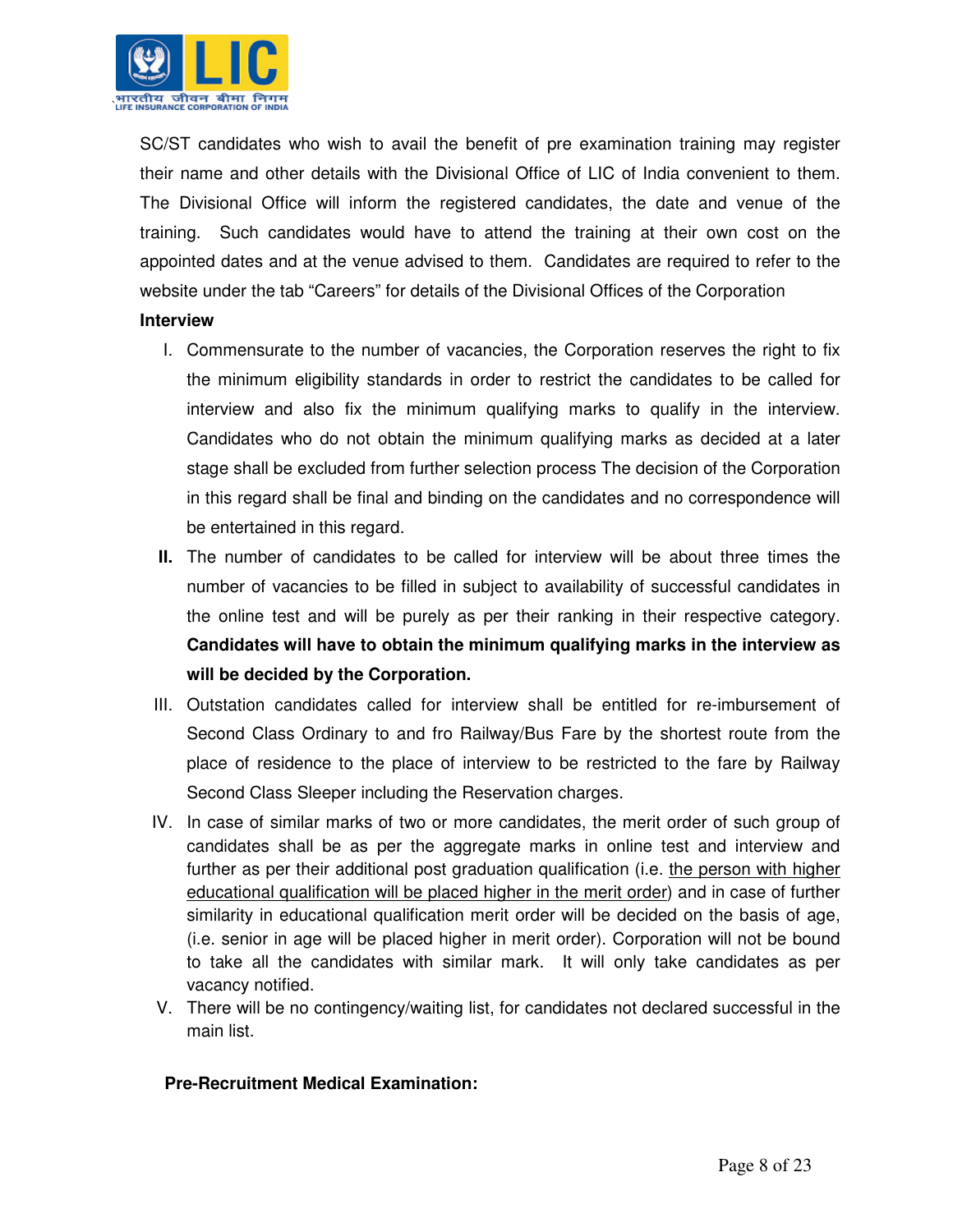

Shortlisted candidates will have to undergo a Pre-Recruitment Medical Examination and if found medically fit, will be offered appointment.

#### **9. Action against Misconduct:**

- I) Candidates are advised in their own interest that they should not furnish any particulars that are false, tampered, fabricated or should not suppress any material information.
- II) At any stage of recruitment, if a candidate is or has been found guilty of
	- (a) Using unfair means during the examination or interview
	- (b) Impersonating or procuring impersonation by any person or
	- (c) Misbehaving in the examination hall/interview premises
	- (d) Resorting to any irregular means in connection with his/her candidature during selection process
	- (e) Obtaining support for his/her candidature by any means,

he/she in addition to rendering himself/herself liable to criminal prosecution may also be liable to be:

- i) Disqualified from the examination.
- ii) Debarred either permanently or for a specified period from any examination/ recruitment to be conducted by the Corporation.
- iii) If such instances go undetected during the current selection process but are detected subsequently, such disqualification will take place with retrospective effect.

## **10. How to Apply**

Candidates can apply online only from 05.01.2015 to 22.01.2015 and no other mode of application will be accepted.

## **IMPORTANT POINTS TO BE NOTED BEFORE REGISTRATION**

Before applying online, candidates should-

- i. Scan their photograph and signature ensuring that both the photograph and signature adhere to the required specifications as given in Annexure III.
- ii. Have a valid personal email ID and mobile no., which should be kept active till the completion of this Recruitment Process. LIC may send call letters for the Examination etc. through the registered e-mail ID. In case a candidate does not have a valid personal e-mail ID, he/she should create his/her new e-mail ID and mobile no. before applying online and must maintain that email account and mobile number.
- iii. APPLICATION FEES/ INTIMATION CHARGES (NON REFUNDABLE) PAYMENT OF FEE ON LINE: 05.01.2015 to 22.01.2015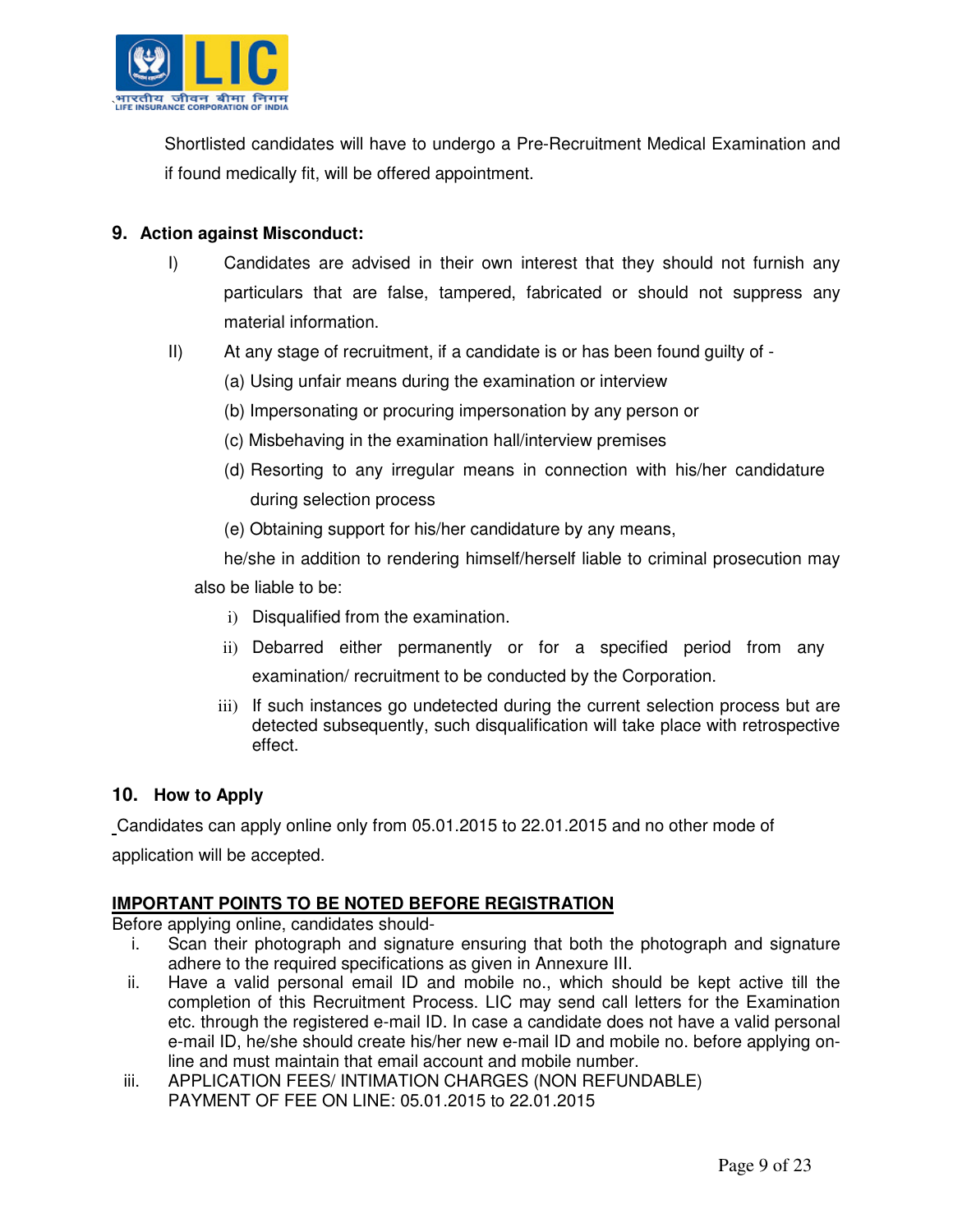

SC/ST/PWD Candidates : Rs. 50/-<br>For all other candidates : Rs. 500/-For all other candidates

Bank Transaction charges for Online Payment of application fees/intimation charges will have to be borne by the candidate.

#### **Application Procedure**

- 1. Candidates satisfying the conditions of eligibility as on 01.01.2015 are required to go to the LIC's website www.licindia.in and click on the 'Careers' to open the link " Recruitment of AAO(Gen) & AAO(CA) 2015". It redirects the candidates to the online registration page.
- 2. To register application, choose the tab "Click here for New Registration" and enter Name, Contact details and Email-id. A Provisional Registration Number and Password will be generated by the system and displayed on the screen. Candidate should note down the Provisional Registration Number and Password. An Email & SMS indicating the Provisional Registration number and Password will also be sent.
- 3. In case the candidate is unable to complete the application form in one go, he / she can save the data already entered by choosing "SAVE AND NEXT" tab. prior to submission of the online application candidates are advised to use the "SAVE AND NEXT" facility to verify the details in the online application form and modify the same if required. Visually Impaired candidates should fill the application form carefully and verify/ get the details verified to ensure that the same are correct prior to final submission.
- 4. Candidates are advised to carefully fill and verify the details filled in the online application themselves as no change will be possible/ entertained after clicking the FINAL SUBMIT BUTTON.
- 5. The Name of the candidate or his /her Father/ Husband etc. should be spelt correctly in the application as it appears in the Certificates/ Mark sheets. Any change/alteration found may disqualify the candidature.
- 6. Validate your details and Save your application by clicking the 'Validate your details' and 'Save & Next' button.
- 7. Candidates can proceed to upload Photo & Signature as per the specifications given in the Annexure III.
- 8. Candidates can proceed to fill other details of the Application Form.
- 9. Click on the Preview Tab to preview and verify the entire application form before FINAL SUBMIT.
- 10. Modify details, if required, and click on 'FINAL SUBMIT' ONLY after verifying and ensuring that the photograph, signature uploaded and other details filled by you are correct.
- 11. Click on 'Payment' Tab and proceed for payment.
- 12. Click on 'Submit' button.

## **11. PAYMENT OF FEES**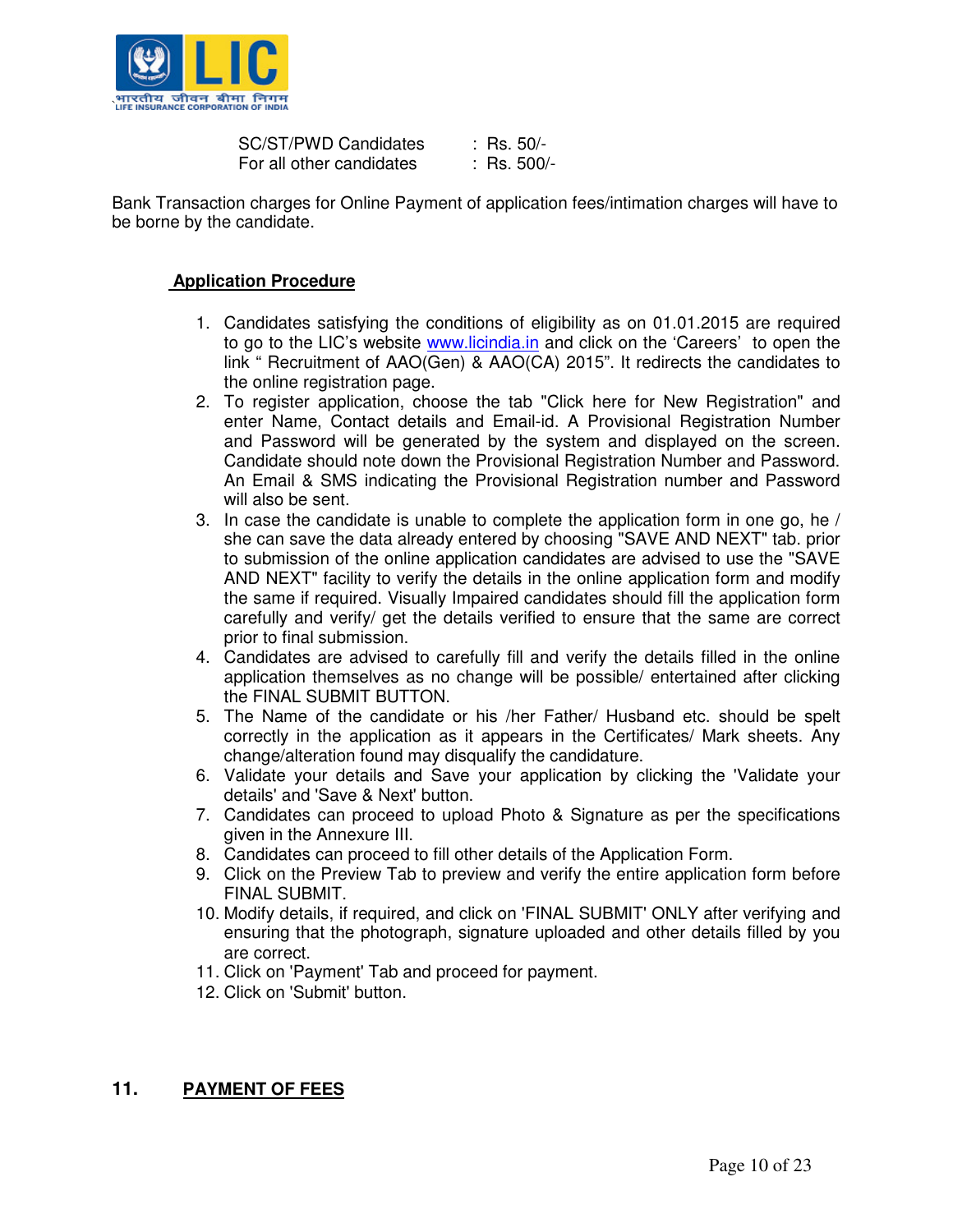

#### **ONLINE MODE ONLY**

 The application form is integrated with the payment gateway and the payment process can be completed by following the instructions.

 The payment can be made by using Debit Cards (RuPay/ Visa/MasterCard/Maestro), Credit Cards, Internet Banking, IMPS, Cash Cards/ Mobile Wallets.

 After submitting your payment information in the online application form, PLEASE WAIT FOR THE INTIMATION FROM THE SERVER. DO NOT PRESS BACK OR REFRESH BUTTON IN ORDER TO AVOID DOUBLE CHARGE

On successful completion of the transaction, an e-Receipt will be generated.

 Non-generation of 'E-Receipt' indicates PAYMENT FAILURE. On failure of payment, Candidates are advised to login again using their Provisional Registration Number and Password and repeat the process of payment.

 Candidates are required to take a printout of the e-Receipt and online Application Form. Please note that if the same cannot be generated, online transaction may not have been successful.

 For Credit Card users: All charges are listed in Indian Rupee. If you use a non-Indian credit card, your bank will convert to your local currency based on prevailing exchange rates.

 To ensure the security of your data, please close the browser window once your transaction is completed.

 There is facility to print application form containing fee details after payment of fees.

 Candidates shall be solely responsible for filling up the online applications correctly. In case of invalid applications due to errors committed by the applicant no claims for refund of application money so collected shall be entertained by the Corporation

 To avoid last minute rush, candidates are advised to register on-line and pay the Application Fees /Intimation Charges (wherever applicable) in time.

#### 12. **Issue of Call Letters for on-line test**:

Candidates will have to visit the website under the heading "Careers" http://www.licindia.in/careers.htm for downloading call letters for on-line test from the second week **of February, 2015** onwards from the given link hosted on LIC's website. Intimation for downloading call letter will also be sent through email/SMS. Once the candidate clicks the relevant link, he/she can access window for call letter download. The candidate is required to use (i) Registration Number/Roll number, (ii) Password/Date of Birth for downloading the call letter. Candidate should affix recent recognizable photograph on the call letter preferably the same as provided during registration and appear at the examination centre with (i) The Call Letter (ii) Photo Identity Proof as stipulated in the Call Letter and Photocopy of the same Photo Identity Proof as brought in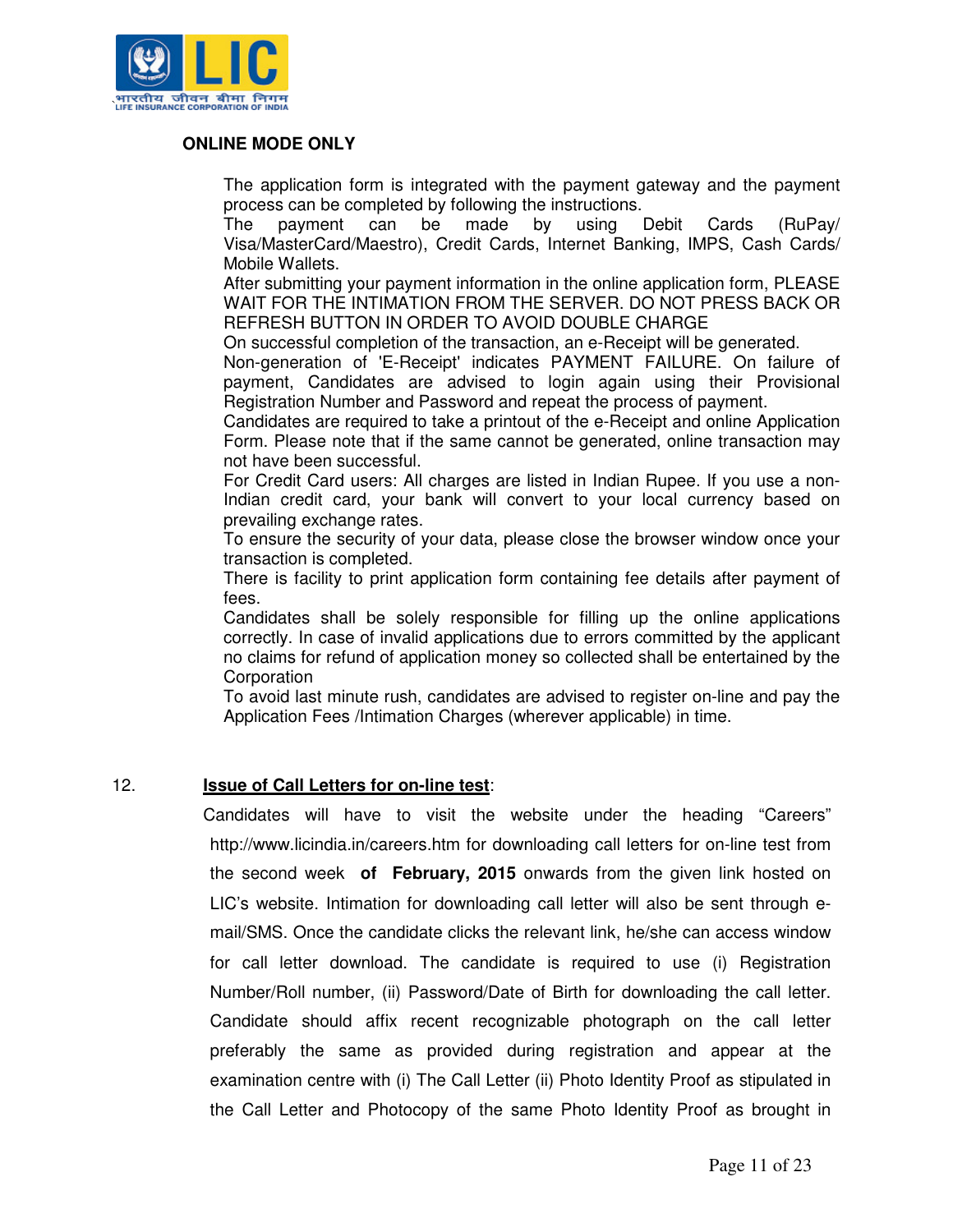

original.

## 13 **Identity Verification for Online Examination.**

The candidate is required to affix his/her recent recognizable photograph on the call letter and appear at the exam centre with the Call Letter and Photo Identity Proof **in original**

In the examination hall, the call letter along with the photocopy of the candidate's currently valid photo identity such as PAN Card/Passport/Driving License/Voter's Card/Bank Passbook with photograph/Photo Identity Proof issued by a Gazzetted Officer on official letterhead/valid recent Identity Card issued by a recognized College /University/Aadhar Card with a Photograph/Employee ID/Bar Council Identity card with photograph should be submitted to the invigilator for verification. The candidate's identity will be verified with respect to his/her details on the call letter, in the Attendance List and requisite documents submitted. If identity of the candidate is in doubt, the candidate may not be allowed to appear for the examination.

E-Aadhar card and ration card are **not** valid id proofs for this project.

**Note: Candidates have to produce in original the photo identity proof and submit photo copy of the photo identity proof along with Examination Call Letter while attending the examination without which they will not be allowed to take up the examination. Candidates must note that the name as appearing on the Call Letter (provided during the process of registration) should exactly match the name as appearing on the photo identity proof. Female candidates who have changed first/last/middle name post marriage must take special note of thisThe photo identity proof must contain exactly the same name as it appears on the call letter. In case of any discrepancy in identity i.e. mismatch in name, photograph and signature the candidate may not be permitted to appear for the examination**

**CANDIDATES REPORTING LATE** i.e. after the reporting time specified on the call letter for Examination will not be permitted to take the examination. The reporting time mentioned on the call letter is prior to the Start time of the test. Though the duration of the examination is TWO (2) hours, candidates may be required to be at the venue for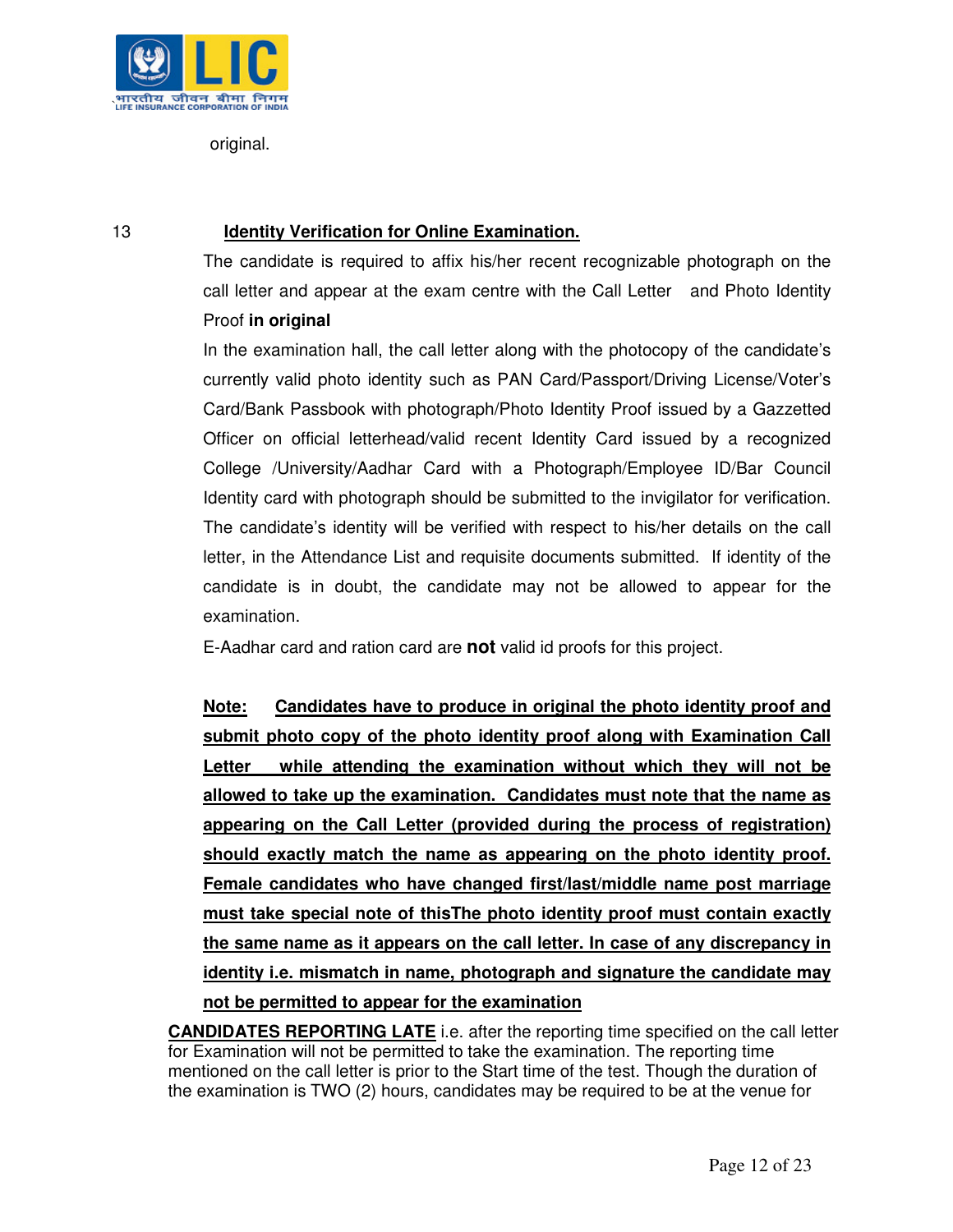

about 4 hours including the time required for completion of various formalities such as verification and collection of various requisite documents, logging in, giving of instructions

#### 14. **Important Instructions**

- (i) Before applying, candidates are advised to satisfy themselves that they fulfill all the eligibility conditions especially age, qualification, caste (for Scheduled Caste/Scheduled Tribe/Other Backward Class candidates only). If found ineligible on any count, their candidature will be cancelled at any stage of recruitment. The fees/intimation Charges paid by ineligible candidates shall be forfeited. Decision of the Corporation in all matters regarding eligibility of the candidate, selection and any other matters relating to recruitment will be final and binding on the candidate. No correspondence or personal enquiries shall be entertained by the Corporation in this regard.
- (ii) After applying on-line, the candidates should obtain a system generated print out of the application on A4 size paper and retain it after signing the same. Please **do not** send this print out to Life Insurance Corporation of India.
- (iii) **Candidates who are called for interview will have to submit the duly signed System Generated Print Out of the On-line application,** Receipt of fee as mentioned above and also produce original and self attested Photostat copies of all relevant certificates at the time of interview, failing which their candidature shall be liable to be cancelled.
- (iv) Withdrawal of candidature on account of non furnishing of any information will not confer any right to carry forward or retain the candidature for future recruitment
- (v) Application once submitted will not be allowed to be withdrawn and the fee once paid will not be refunded nor would this fee be held in reserve for future exam/ selection.
- (vi) Caste Certificate in respect of SC/ST/OBC must be obtained in the prescribed format from any one of the following authorities and submitted at the time of interview :-
- A District Magistrate/ Additional District Magistrate/ Collector/ Deputy Commissioner/ Additional Deputy Commissioner/ Deputy Collector/ 1st Class Stipendiary Magistrate/ Sub- Divisional Magistrate / Taluka Magistrate/ Executive Magistrate/ Extra Assistant Commissioner not below the rank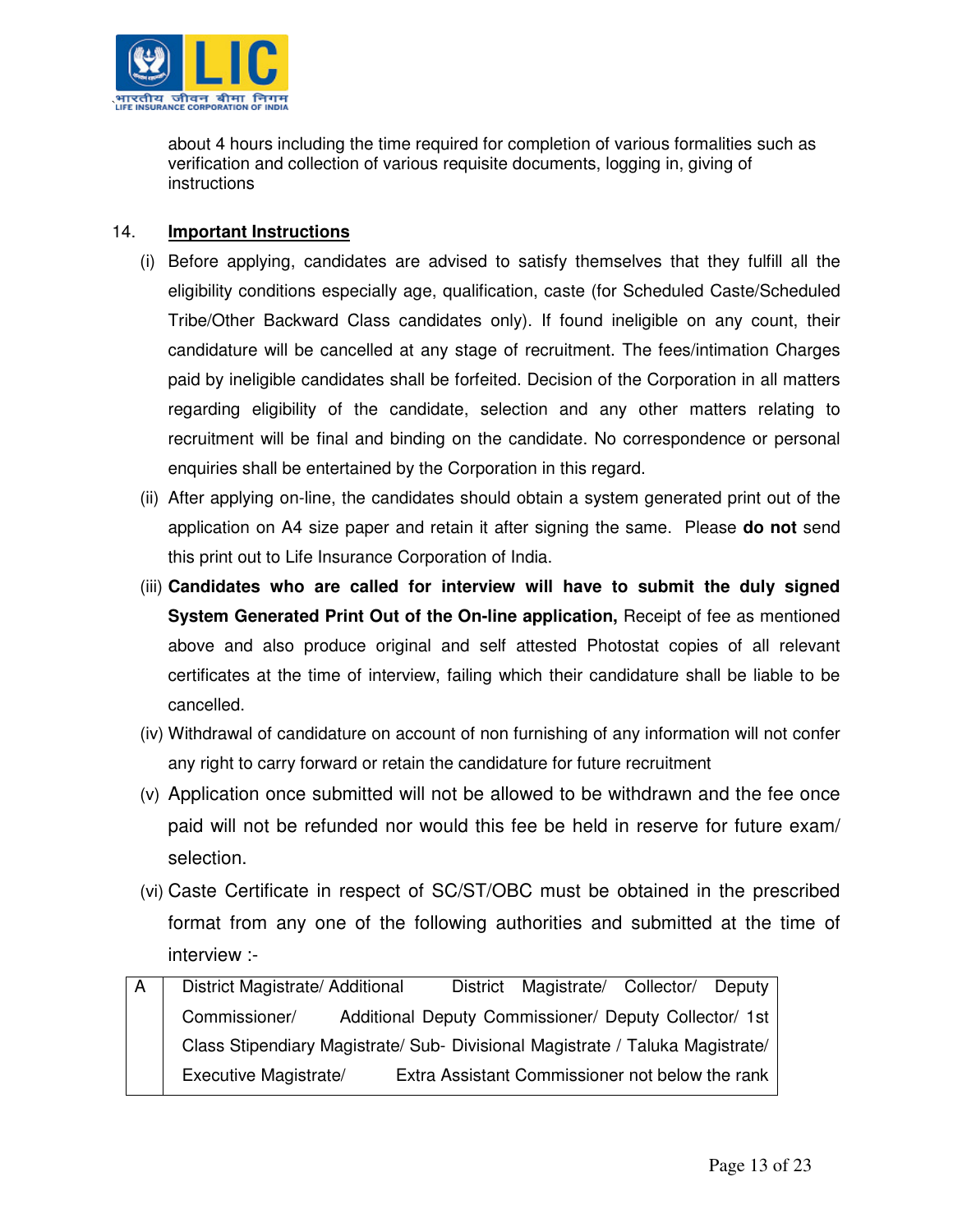

|              | of 1st Class Stipendiary Magistrate).                                        |
|--------------|------------------------------------------------------------------------------|
| B            | Chief<br>Presidency<br>Chief Presidency Magistrate/ Additional<br>magistrate |
|              | /Presidency Magistrate.                                                      |
| $\mathsf{C}$ | Revenue Officer not below the rank of Tehsildar.                             |
| D            | Sub-Divisional Officer of the area where the candidates and / or his family  |
|              | resides.                                                                     |
| E.           | As far as the candidates belonging to ST caste from Tamil Nadu are           |
|              | concerned, the certificate issued by Revenue Divisional Officer only is      |
|              | acceptable and not by the Tehsildar.                                         |

For claiming reservation under OBC category, candidates should belong to such caste or community which are common to both the lists in respect of Central and the State Governments List from the State of their origin (as per the list published by the Central Government). The benefit of reservation shall not apply to persons/ sections belonging to "Creamy layer" as specified vide column 3 of the Schedule to the Dept. of Personnel & Training OM No.36012/22/93-Estt. (SCT) dated 8.9.93. OBC candidates should produce certificate as per the proforma prescribed by the Ministry of Personnel, Public Grievances and Pensions, Govt. of India which should include that they do not belong to Creamy layer. (Non submission of certificate in the prescribed proforma may render the application to be invalid.)

- (vii) Formats of Caste Certificates for Scheduled Castes/Tribes/Other Backward Classes and Disability certificates for Physically Handicapped Candidates shall be available on our website.
- (viii) Caste Name mentioned in certificate should tally letter by letter with Central Government list / notification
- (ix) Candidates serving in Government / Public Sector Undertakings should produce "No Objection Certificate" from the employer at the time of interview, failing which, their candidature may not be considered.
- (x) Candidates shall not be permitted to use calculators, mobile phones, pagers or any other instruments in the examination hall.
- (xi) Admission to on-line test is only provisional without verification of age/ qualification/category of candidate with reference to documents. Candidates should not furnish any particulars that are false, tampered, fabricated and/or suppress any material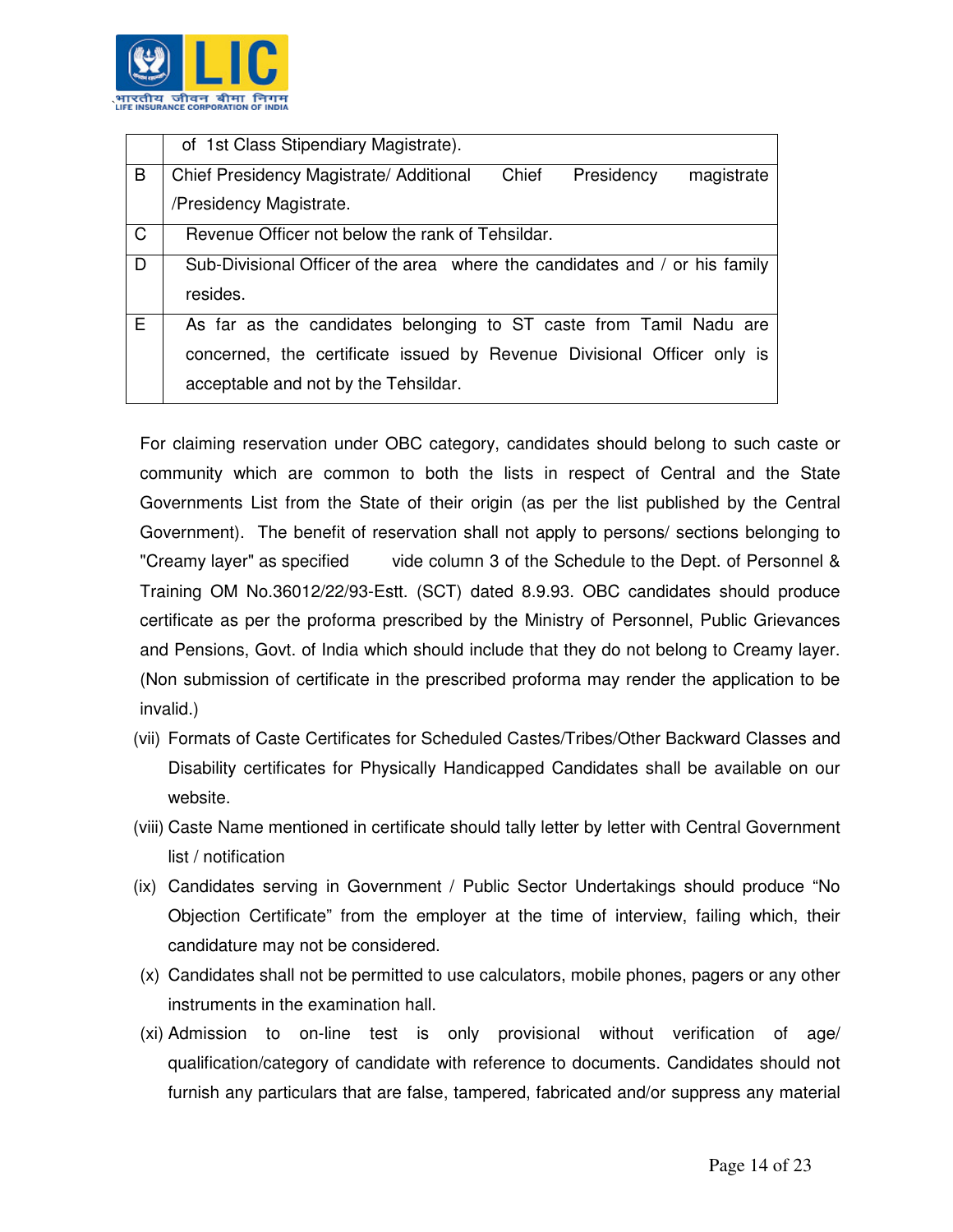

information while filling up the online application form

- (xii) Any request for change of details submitted during the process of registration will not be entertained whilst the recruitment exercise is in progress.
- (xiii) Call letters will not be dispatched by post or any other mode. Candidates will be required to download the call letters from the referred website.
- (xiv) Candidates will appear for the online examination at the allotted centers at their expenses & risks and the LIC will not be responsible for any injury/ losses etc. of any nature caused to them.
- (xv) Appointment of selected candidates is subject to his/ her being declared medically fit as per the requirement of the LIC. Such appointments will also be subject to the LIC of India (Staff) Regulations, 1960.
- (xvi) Interview Call Letters for shortlisted candidates shall be sent by e-mail address given by the candidate at the time of on line application. Requests for sending letters to different address subsequently shall not be entertained.
- (xvii) Candidates are requested to kindly refer to the website periodically and check their email account for updated information pertaining to the Recruitment till the conclusion of the recruitment process.
- (xviii) In case of any dispute on account of interpretation of this advertisement in version other than English, the English version shall prevail.
- (xix) CANVASSING IN ANY FORM WILL LEAD TO DISQUALIFICATION OF CANDIDATURE.

## Place: Mumbai. **Executive Director (Personnel)**

Date:01.01.2015

**ANNEXURE – I** – DECLARATION BY THE CANDIDATE AND SCRIBE

**ANNEXURE – II** – LIST OF EXAMINATION CENTRES

**ANNEXURE – III** GUIDELINES FOR THE PHOTOGRAPH AND SIGNATURE SCAN AND UPLOAD

Annexure –I (SCRIBE DECLARATION FORM FOR AAO (Generalist))

#### **GUIDELINES REGARDING PERSONS WITH DISABILITIES**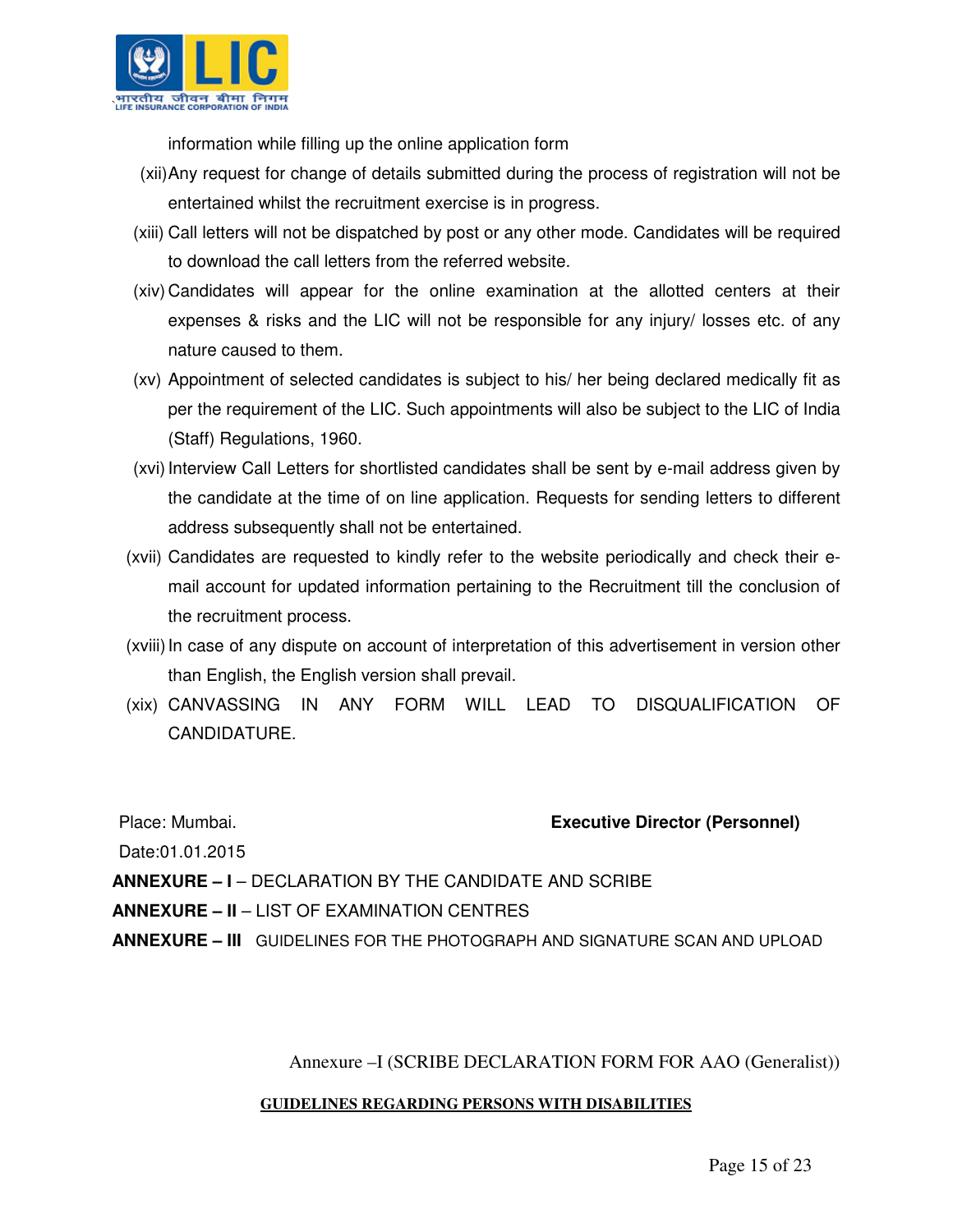

Those candidates who are visually impaired or affected by cerebral palsy with loco-motor impairment and whose writing speed is affected can use own scribe at own cost during the online examination. In all such cases where a scribe is used, the following rules will apply:

- Please ensure you are eligible to use a scribe as per the Government of India rules governing the recruitment of Persons with Disabilities.
- The candidate will have to arrange his own scribe at his own cost
- The scribe can be from any academic discipline.
- Both, the candidate as well as the scribe, will have to give a suitable undertaking, in the prescribed format with passport size photograph of the scribe, confirming that the scribe fulfils all the stipulated eligibility criteria for a scribe as mentioned above. Further, in case it later transpires that s/he did not fulfill any of the laid-down eligibility criteria or suppressed material facts, the candidature of the applicant will stand cancelled, irrespective of the result of the examination.
- \* Such candidate who uses a scribe shall be eligible for compensatory time of 20 minutes for every hour of the examination. (Visually Impaired candidates who do not use scribe will also be eligible for compensatory time of 20 minutes for every hour of the examination.)
- \* Visually Impaired candidates under Low Vision, who use scribe, may skip the non-verbal questions, if any, in Test of Reasoning and questions on Table/Graph, if any, in Test of Numerical Ability. The candidates will be awarded marks for such Section based on the overall average obtained in other Sections of the respective test.

Please fill up the DECLARATION and submit along with the call letter.

\_\_\_\_\_\_\_\_\_\_\_\_\_\_\_\_\_\_\_\_\_\_\_\_\_\_\_\_\_\_\_\_\_\_\_\_\_\_\_\_\_\_\_\_\_\_\_\_\_\_\_\_\_\_\_\_\_\_\_\_\_\_\_\_\_\_\_\_\_\_\_\_\_\_\_\_\_\_\_\_\_\_\_\_\_

\_\_\_\_\_\_\_\_\_\_\_\_\_\_\_\_\_\_\_\_\_\_\_\_\_\_\_\_\_\_\_\_\_\_\_\_\_\_\_\_\_\_\_\_\_\_\_\_\_\_\_\_\_\_\_\_\_\_\_\_\_\_\_\_\_\_\_\_\_\_\_\_\_\_\_\_\_\_\_\_\_\_\_\_\_

#### DECLARATION

| We, the undersigned, Shri/Smt/Kum. | eligible                                                |
|------------------------------------|---------------------------------------------------------|
| candidate for the                  | examination and                                         |
| Shri/Smt/Kum.                      | eligible writer (scribe) for the eligible candidate, do |
| hereby declare that:               |                                                         |

1. The scribe is identified by the candidate at his/her own cost and as per own choice.

The candidate is low vision or affected by cerebral palsy with loco-motor impairment and his/her writing speed is affected and s/he needs a writer (scribe) as permissible under the Government of India rules governing the recruitment of Physically Challenged persons.

- 2. As per the rules, the candidate availing services of a scribe is eligible for compensatory time of 20 minutes for every hour of the examination.
- 3. In view of the importance of the time element and the examination being of a competitive nature, the candidate undertakes to fully satisfy the Medical Officer of the Organization that there was necessity for use of a scribe as his/her writing speed is affected by the disabilities mentioned in Paragraph '1' above.
- 4. In view of the fact that multiple appearance / attendance in the examination are not permitted, the candidate undertakes that he/she has not appeared / attended the examination more than once and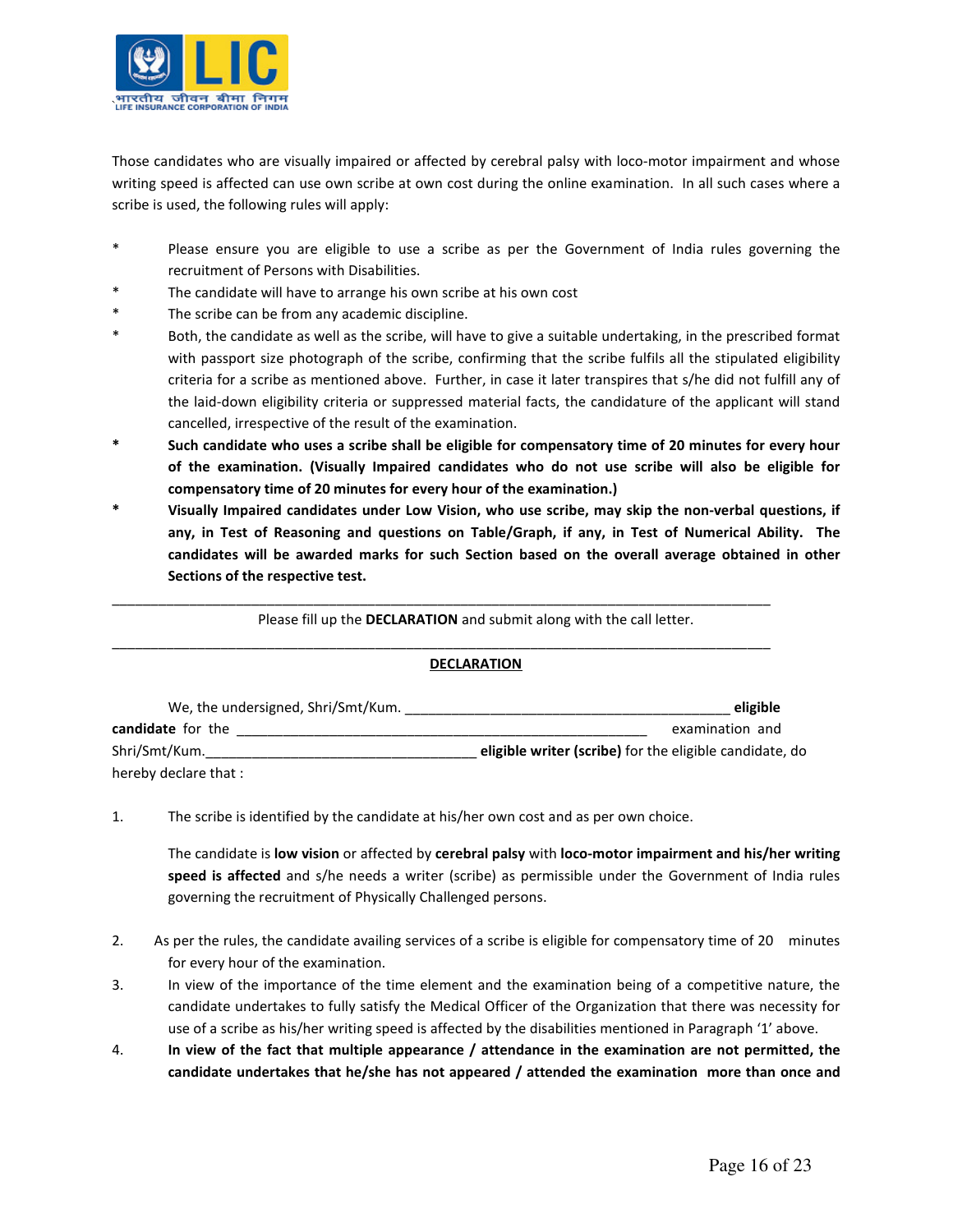

Given under our signature:-

Photograph of the Scribe

that the scribe arranged by him/her is not a candidate for the examination. If violation of the above is detected at any stage of the process, candidature of both the candidate and the scribe will be cancelled.

5. We hereby declare that all the above statements made by us are true and correct to the best of our knowledge and belief. We also understand that in case it is detected at any stage of recruitment that we do not fulfill the eligibility norms and/or that the information furnished by us is incorrect/false or that we have suppressed any material fact(s), the candidature of the applicant will stand cancelled, irrespective of the result of the examination. If any of these shortcoming(s) is/are detected even after the candidate's appointment, his/her services are liable to be terminated. In such circumstances, both signatories will be liable to criminal prosecution.

| <b>Signature of the Scribe</b> | <b>Signature of the Candidate</b> |
|--------------------------------|-----------------------------------|
|                                | <b>Registration No.:</b>          |
|                                | <b>Roll No.:</b>                  |
| <b>Postal address:</b>         | <b>Postal address:</b>            |
|                                |                                   |
|                                |                                   |
| STD Code:  Phone No            | STD Code: Phone No                |
| [Mobile No]                    |                                   |

Annexure –I (SCRIBE DECLARATION FORM FOR AAO (Chartered Accountant))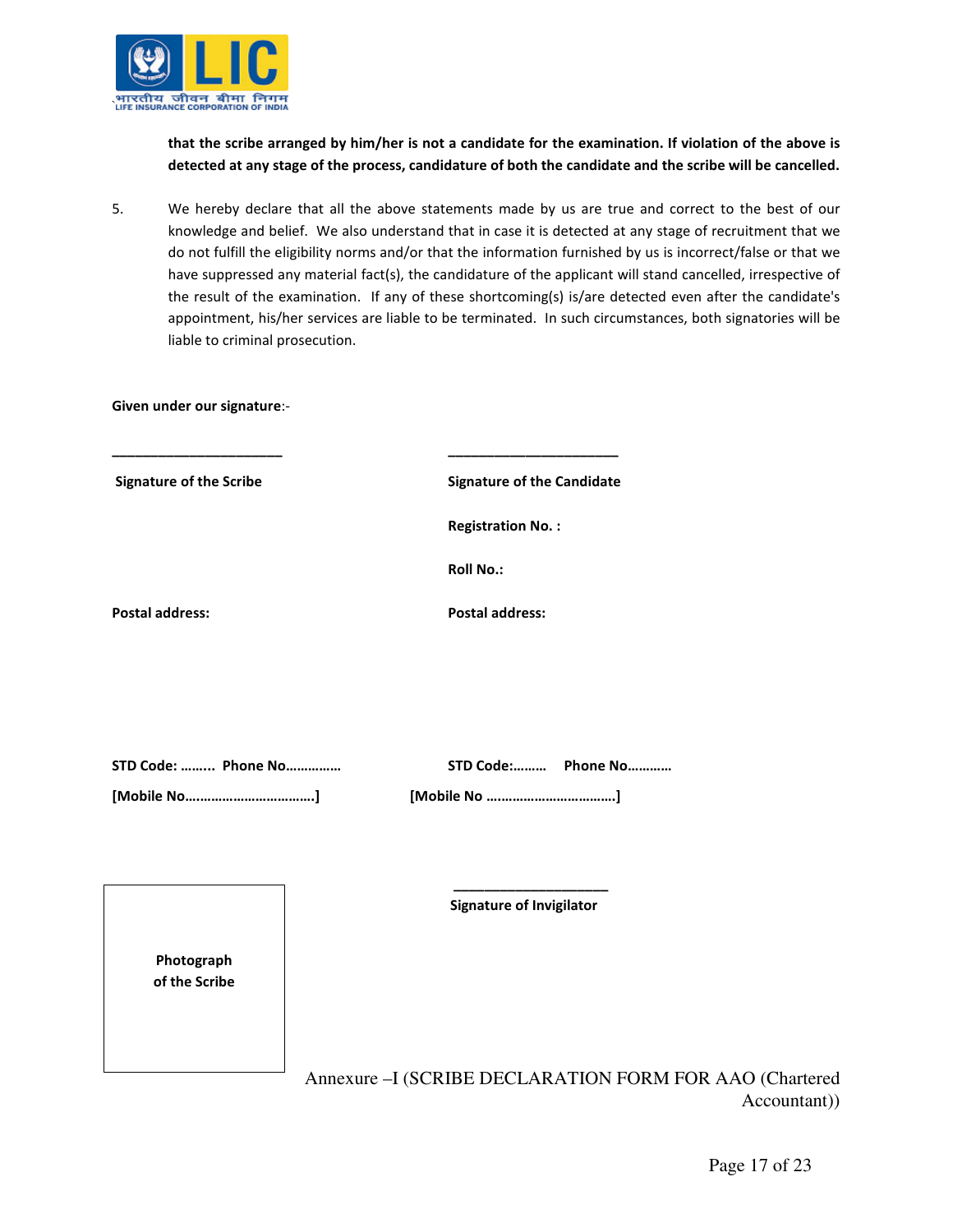

#### **GUIDELINES REGARDING PERSONS WITH DISABILITIES**

Those candidates who are visually impaired or affected by cerebral palsy with loco-motor impairment and whose writing speed is affected can use own scribe at own cost during the online examination. In all such cases where a scribe is used, the following rules will apply:

- \* Please ensure you are eligible to use a scribe as per the Government of India rules governing the recruitment of Persons with Disabilities.
- The candidate will have to arrange his own scribe at his own cost
- \* The scribe should be from an academic stream different from that stipulated for the post.
- Both, the candidate as well as the scribe, will have to give a suitable undertaking, in the prescribed format with passport size photograph of the scribe, confirming that the scribe fulfils all the stipulated eligibility criteria for a scribe as mentioned above. Further, in case it later transpires that s/he did not fulfill any of the laid-down eligibility criteria or suppressed material facts, the candidature of the applicant will stand cancelled, irrespective of the result of the examination.
- Such candidate who uses a scribe shall be eligible for compensatory time of 20 minutes for every hour of the examination. (Visually Impaired candidates who do not use scribe will also be eligible for compensatory time of 20 minutes for every hour of the examination.)
- Visually Impaired candidates under Low Vision, who use scribe, may skip the non-verbal questions, if any, in Test of Reasoning and questions on Table/Graph, if any, in Test of Numerical Ability. The candidates will be awarded marks for such Section based on the overall average obtained in other Sections of the respective test.

Please fill up the DECLARATION and submit along with the call letter.

\_\_\_\_\_\_\_\_\_\_\_\_\_\_\_\_\_\_\_\_\_\_\_\_\_\_\_\_\_\_\_\_\_\_\_\_\_\_\_\_\_\_\_\_\_\_\_\_\_\_\_\_\_\_\_\_\_\_\_\_\_\_\_\_\_\_\_\_\_\_\_\_\_\_\_\_\_\_\_\_\_\_\_\_\_

\_\_\_\_\_\_\_\_\_\_\_\_\_\_\_\_\_\_\_\_\_\_\_\_\_\_\_\_\_\_\_\_\_\_\_\_\_\_\_\_\_\_\_\_\_\_\_\_\_\_\_\_\_\_\_\_\_\_\_\_\_\_\_\_\_\_\_\_\_\_\_\_\_\_\_\_\_\_\_\_\_\_\_\_\_

#### DECLARATION

| We, the undersigned, Shri/Smt/Kum. | eligible                                                |
|------------------------------------|---------------------------------------------------------|
| candidate for the                  | examination and                                         |
| Shri/Smt/Kum.                      | eligible writer (scribe) for the eligible candidate, do |
| hereby declare that:               |                                                         |

1. The scribe is identified by the candidate at his/her own cost and as per own choice.

The candidate is low vision or affected by cerebral palsy with loco-motor impairment and his/her writing speed is affected and s/he needs a writer (scribe) as permissible under the Government of India rules governing the recruitment of Physically Challenged persons.

- 2. As per the rules, the candidate availing services of a scribe is eligible for compensatory time of 20 minutes for every hour of the examination.
- 3. In view of the importance of the time element and the examination being of a competitive nature, the candidate undertakes to fully satisfy the Medical Officer of the Organization that there was necessity for use of a scribe as his/her writing speed is affected by the disabilities mentioned in Paragraph '1' above.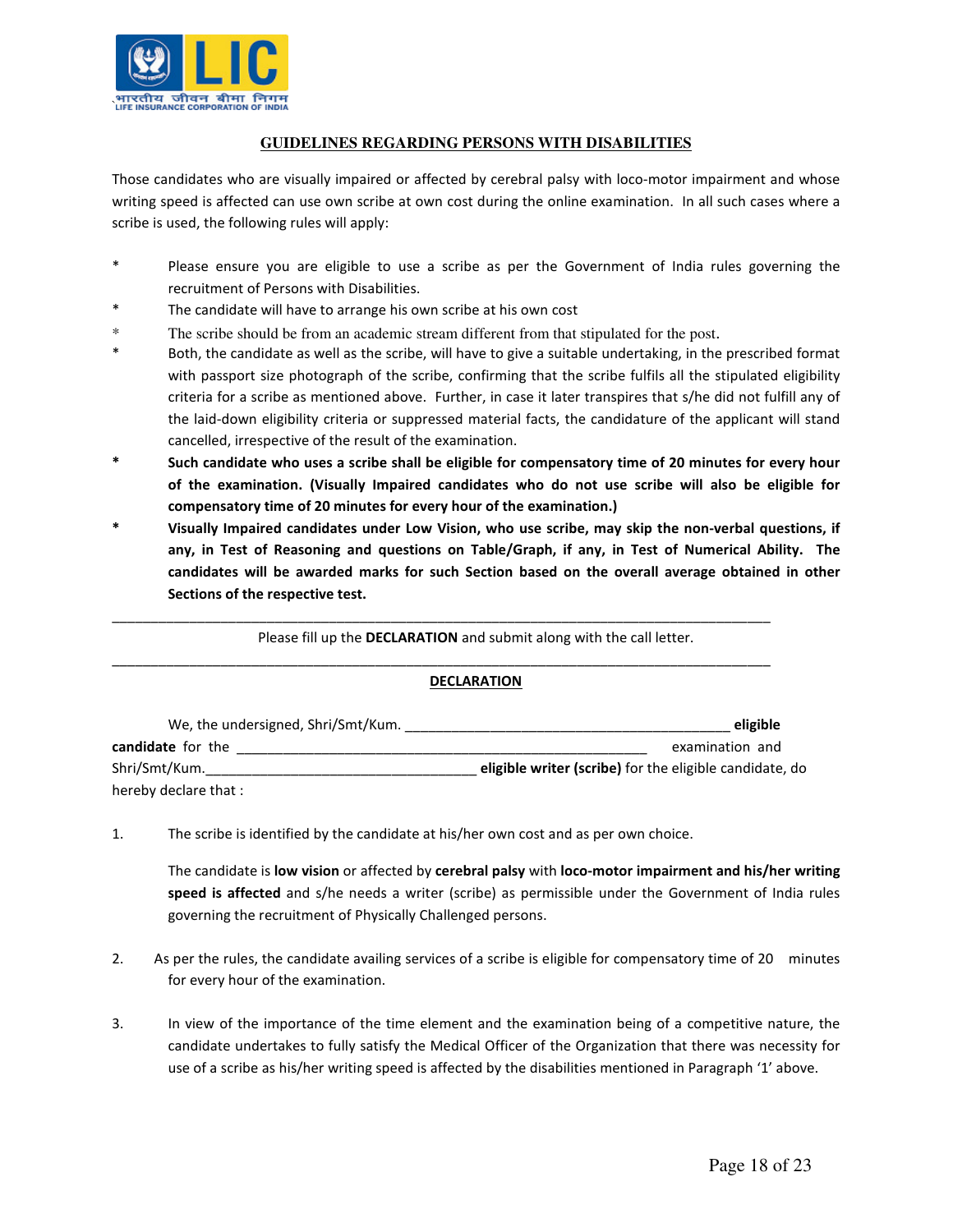

- 4. In view of the fact that multiple appearance / attendance in the examination are not permitted, the candidate undertakes that he/she has not appeared / attended the examination more than once and that the scribe arranged by him/her is not a candidate for the examination. If violation of the above is detected at any stage of the process, candidature of both the candidate and the scribe will be cancelled.
- 5. We hereby declare that all the above statements made by us are true and correct to the best of our knowledge and belief. We also understand that in case it is detected at any stage of recruitment that we do not fulfill the eligibility norms and/or that the information furnished by us is incorrect/false or that we have suppressed any material fact(s), the candidature of the applicant will stand cancelled, irrespective of the result of the examination. If any of these shortcoming(s) is/are detected even after the candidate's appointment, his/her services are liable to be terminated. In such circumstances, both signatories will be liable to criminal prosecution.

Given under our signature:-

| <b>Signature of the Scribe</b> | <b>Signature of the Candidate</b> |
|--------------------------------|-----------------------------------|
|                                | <b>Registration No.:</b>          |
|                                | <b>Roll No.:</b>                  |
| <b>Postal address:</b>         | <b>Postal address:</b>            |
|                                |                                   |
|                                |                                   |
|                                |                                   |

| STD Code:  Phone No |               | STD Code:       Phone No |
|---------------------|---------------|--------------------------|
| [Mobile No. ]       | [Mobile No. ] |                          |

Photograph of the Scribe Signature of Invigilator

 $\frac{1}{2}$  , and the set of the set of the set of the set of the set of the set of the set of the set of the set of the set of the set of the set of the set of the set of the set of the set of the set of the set of the set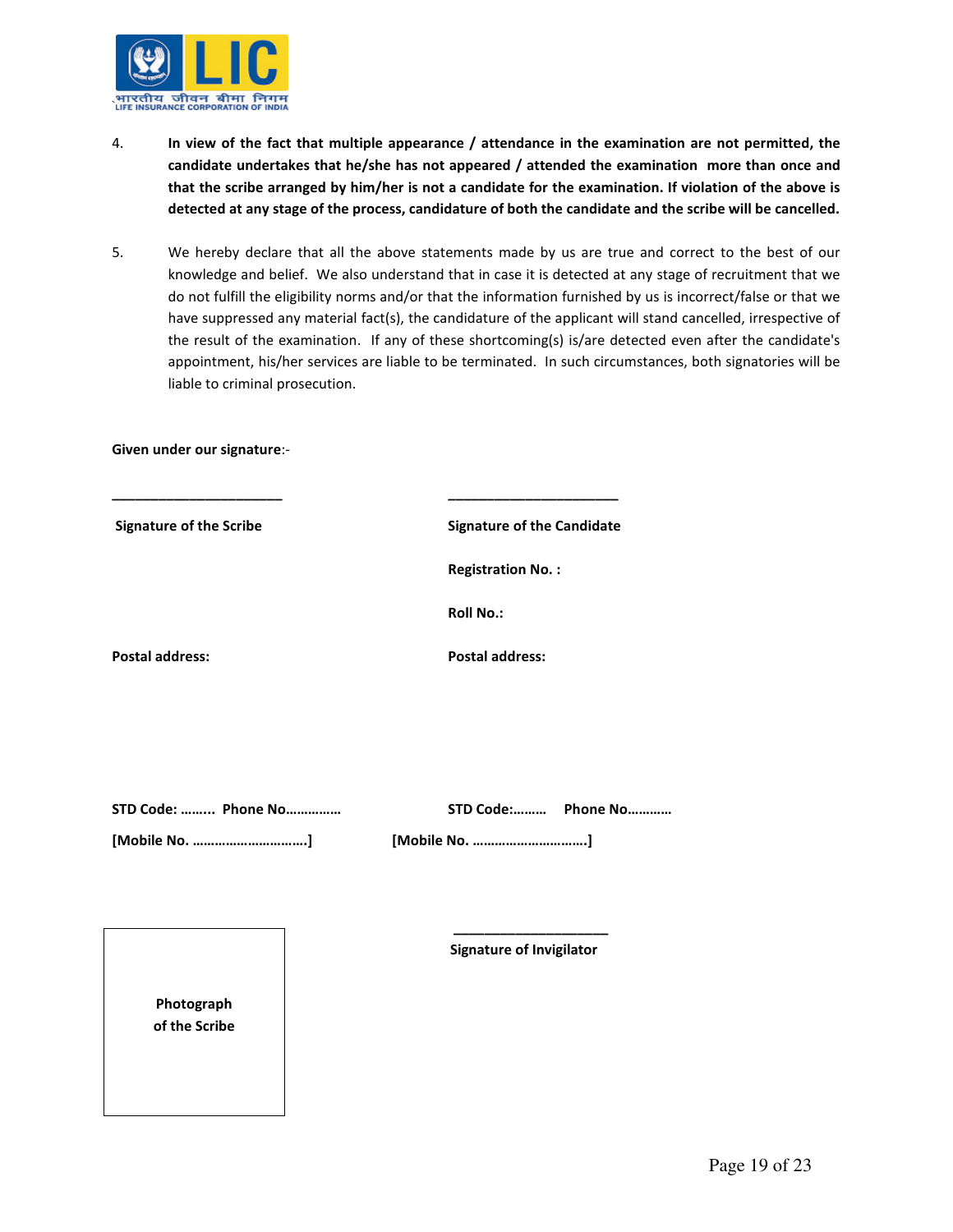



## **PROPOSED EXAMINATION CENTRES – AAO (Generalist/CA) 2015**

The online examination will be conducted at the following Centres of the Corporation on **20th February 2015** (tentative)

| <b>No</b>      |                                    | <b>Examination Center</b> |
|----------------|------------------------------------|---------------------------|
|                | <b>State/ Union Territory</b>      | (City)                    |
| 1              | <b>Andaman and Nicobar Islands</b> | Port Blair                |
| $\overline{2}$ | Andhra Pradesh / Telangana         | Hyderabad/Rangareddy      |
| 3              | <b>Arunachal Pradesh</b>           | Itanagar                  |
| 4              | Assam                              | Diprugarh                 |
| 5              | Assam                              | Guwahati                  |
| 6              | Assam                              | Jorhat                    |
| $\overline{7}$ | Assam                              | Silchar                   |
| 8              | <b>Bihar</b>                       | Patna                     |
| 9              | Chandigarh                         | Chandigarh                |
| 10             | Chhattisgarh                       | Raipur                    |
| 11             | Delhi                              | Delhi-NCR                 |
| 12             |                                    | Verna/ Panaji/ South      |
|                | Goa                                | Goa                       |
| 13             |                                    | Ahmedabad/                |
|                | Gujarat                            | Gandhinagar               |
| 14             | <b>Himachal Pradesh</b>            | Shimla / Kangra           |
| 15             | Jammu and Kashmir                  | Srinagar / Pathankot      |
| 16             |                                    | Jammu / Phagwara/         |
|                |                                    | Udhampur/Kathua/          |
|                | Jammu and Kashmir                  | Sambha                    |
| 17             | Jammu and Kashmir                  | Baramula                  |
| 18             | Jharkhand                          | Ranchi                    |
| 19             | Karnataka                          | Bengaluru                 |
| 20             | Kerala                             | Thiruvananthapuram        |
| 21             | Madhya Pradesh                     | <b>Bhopal</b>             |
| 22             |                                    | Mumbai/ Thane/ Navi       |
|                |                                    | Mumbai/ Greater           |
|                | Maharashtra                        | Mumbai                    |
| 23             | Maharashtra                        | Nagpur                    |
| 24             | Manipur                            | Imphal                    |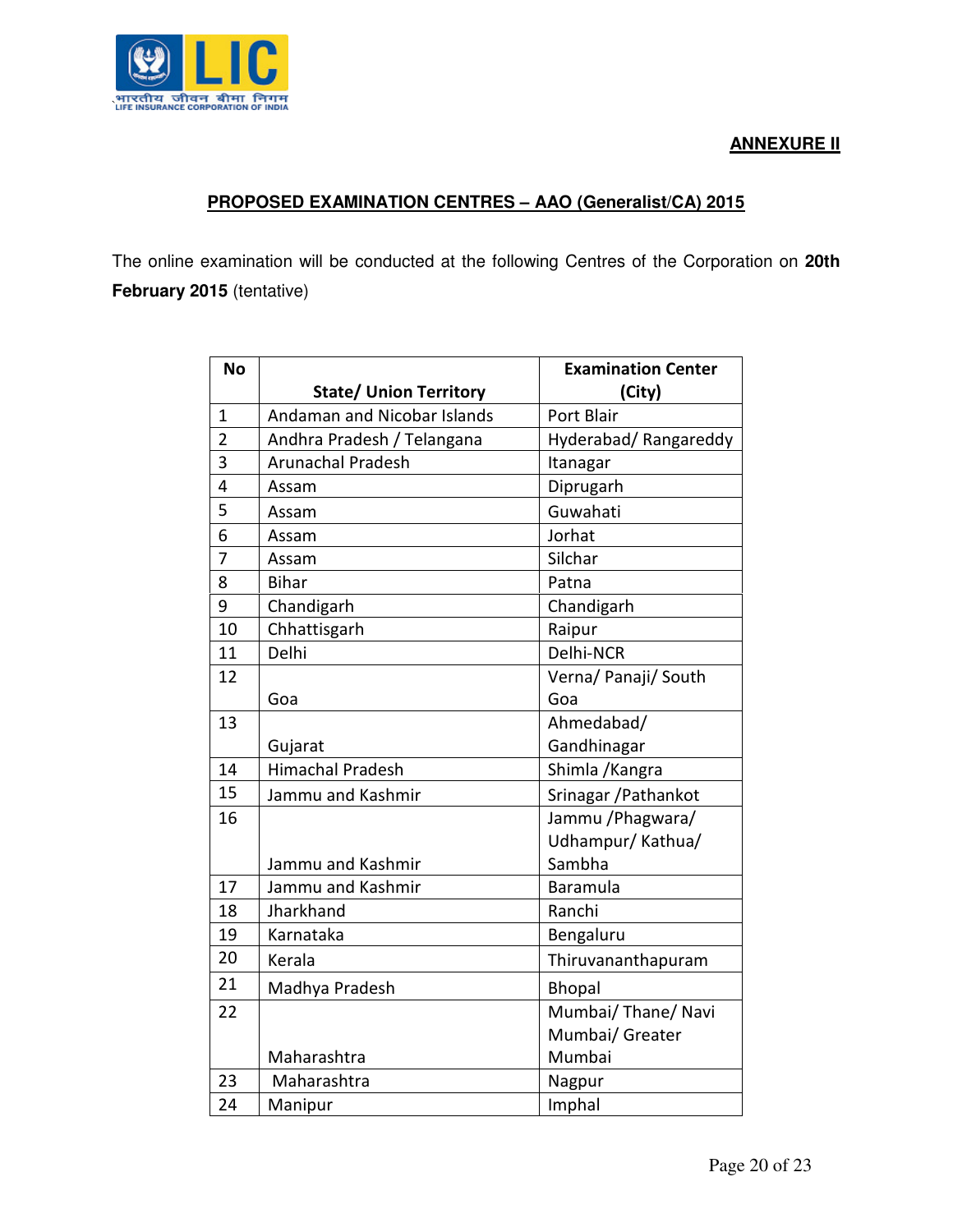

| 25 | Meghalaya            | Shillong         |
|----|----------------------|------------------|
| 26 | Meghalaya            | Ri-Bhoi          |
| 27 | Mizoram              | Aizawl           |
| 28 | Nagaland             | Kohima           |
| 29 | Odisha               | Bhubaneshwar     |
| 30 | Puducherry           | Puducherry       |
| 31 | Rajasthan            | Jaipur           |
| 32 | <b>Sikkim</b>        | Gangtok          |
| 33 | <b>Tamil Nadu</b>    | Chennai          |
| 34 | <b>Tripura</b>       | Agartala         |
| 35 | <b>Tripura</b>       | Jirania          |
| 36 | <b>Uttar Pradesh</b> | Lucknow          |
| 37 | Uttarakhand          | Dehradun         |
| 38 |                      | Kolkata/ Greater |
|    | West Bengal          | Kolkata          |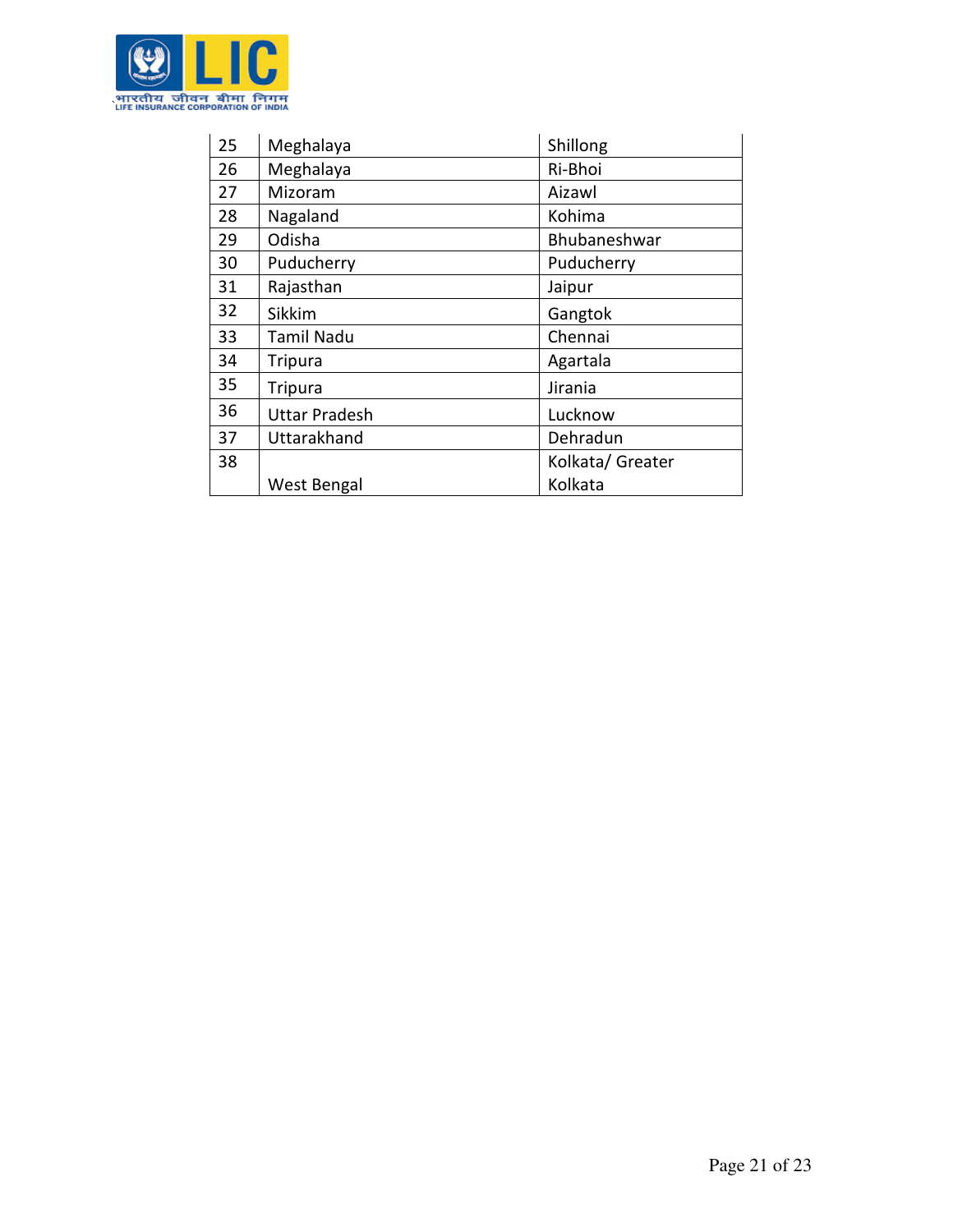Annexure - III



#### GUIDELINES FOR PHOTOGRAPH & SIGNATURE SCAN AND UPLOAD

- 1. IN CASE THE FACE IN THE PHOTOGRAPH OR SIGNATURE IS UNCLEAR, THE APPLICATION MAY BE REJECTED.
- 2. CANDIDATE MAY EDIT THE APPLICATION AND RE-UPLOAD THE PHOTOGRAPH/ SIGNATURE IN SUCH CASE.

# **PHOTOGRAPH IMAGE:**

- 3. Photograph must be a recent passport size colour picture.
- 4. The picture should be in colour, against a light-coloured, preferably white, background.
- 5. Look straight at the camera with a relaxed face.
- 6. If the picture is taken on a sunny day, have the sun behind you, or place yourself in the shade, so that you are not squinting and there are no harsh shadows.
- 7. If you have to use flash, ensure there's no "red-eye".
- 8. If you wear glasses make sure that there are no reflections and your eyes can be clearly seen.
- 9. Caps, hats and dark glasses are not acceptable. Religious headwear is allowed but it must not cover your face.
- 10. Dimensions 200 x 230 pixels (preferred).
- 11. Size of file should be between 20kb-50kb.
- 12. Ensure that the size of the scanned image is not more than 50KB. If the size of the file is more than 50KB, then adjust the settings of the scanner such as the DPI resolution, no. of colours etc., during the process of scanning.

## **SIGNATURE IMAGE:**

- 13. The applicant has to sign on white paper with Black Ink pen.
- 14. The signature must be signed only by the applicant and not by any other person.
- 15. If the Applicant's signature on the answer script, at the time of the examination, does not match the signature on the Attendance Sheet, the applicant will be disqualified.
- 16. Dimensions 140 x 60 pixels (preferred).
- 17. Size of file should be between 10kb —20kb.
- 18. Ensure that the size of the scanned image is not more than 20KB.

## **SCANNING THE PHOTOGRAPH & SIGNATURE:**

- 19. Set the scanner resolution to a minimum of 200 dpi (dots per inch).
- 20. Set Color to True Color.
- 21. File Size as specified above.
- 22. Crop the image in the scanner to the edge of the photograph/signature, then use the upload editor to crop the image to the final size (as specified above).
- 23. The image file should be JPG or JPEG format. An example file name is: image01 .jpg or image01 .jpeg Image dimensions can be checked by listing the folder files or moving the mouse over the file image icon. Candidates using MS Windows/MS Office can easily obtain photo and signature in .jpeg format not exceeding 50KB & 20KB respectively by using MS Paint or MS Office Picture Manager. Scanned photograph and signature in any format can be saved in .jpg